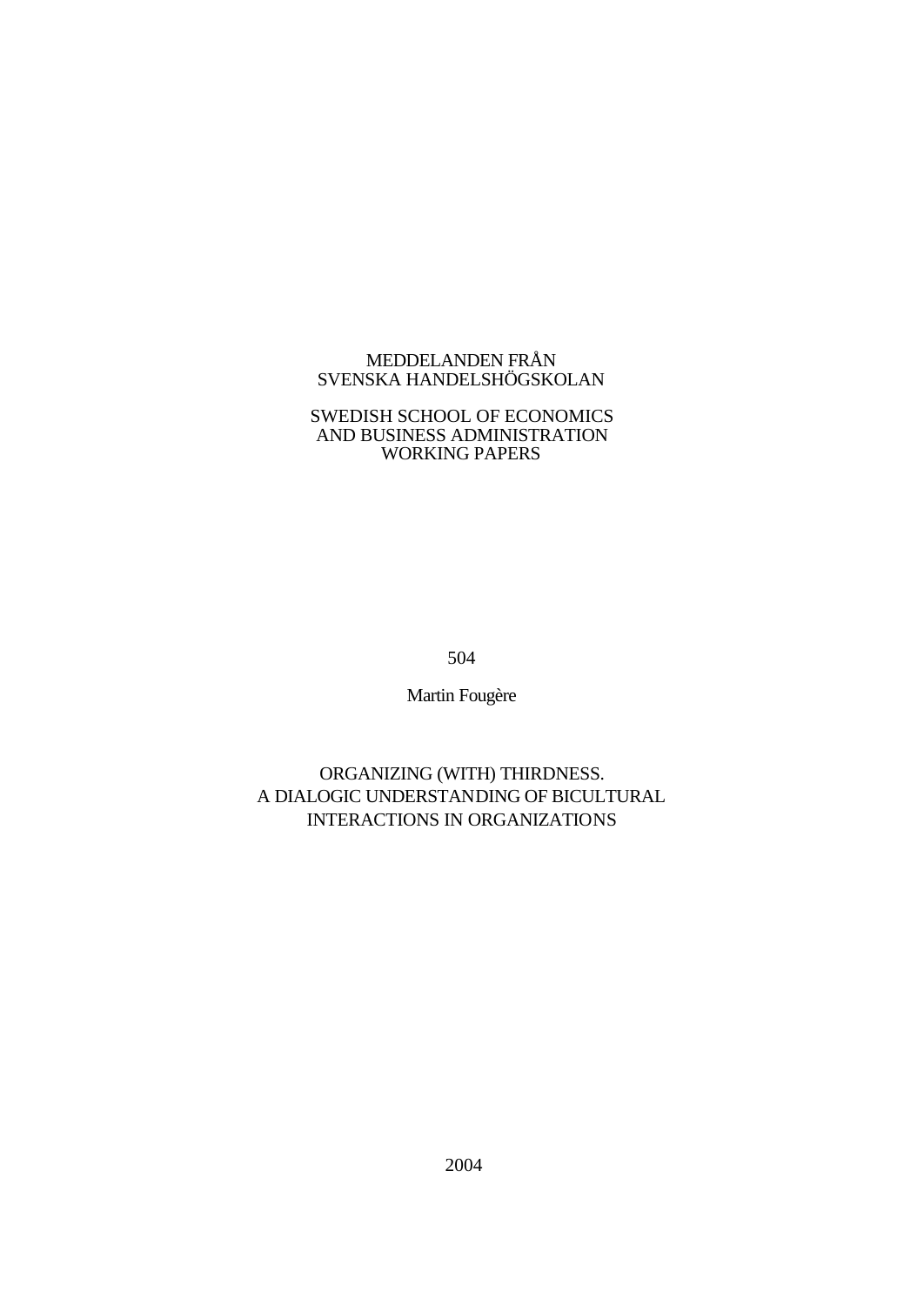Organizing (with) Thirdness. A Dialogic Understanding of Bicultural Interactions in Organizations

Key words: Intercultural / Bicultural Interaction, Dialogism, Thirdness, Bakhtin, Sensemaking

© Swedish School of Economics and Business Administration, Martin Fougère

Martin Fougère Department of Marketing and Corporate Geography Swedish School of Economics and Business Administration P.O.Box 479 00101 Helsinki, Finland

Distributor:

Library Swedish School of Economics and Business Administration P.O.Box 479 00101 Helsinki Finland

Phone: +358-9-431 33 376, +358-9-431 33 265 Fax: +358-9-431 33 425 E-mail: publ@hanken.fi http://www.hanken.fi/hanken/eng/page1579.php

SHS intressebyrå IB (Oy Casa Security Ab), Helsingfors 2004

ISBN 951-555-835-2 ISSN 0357-4598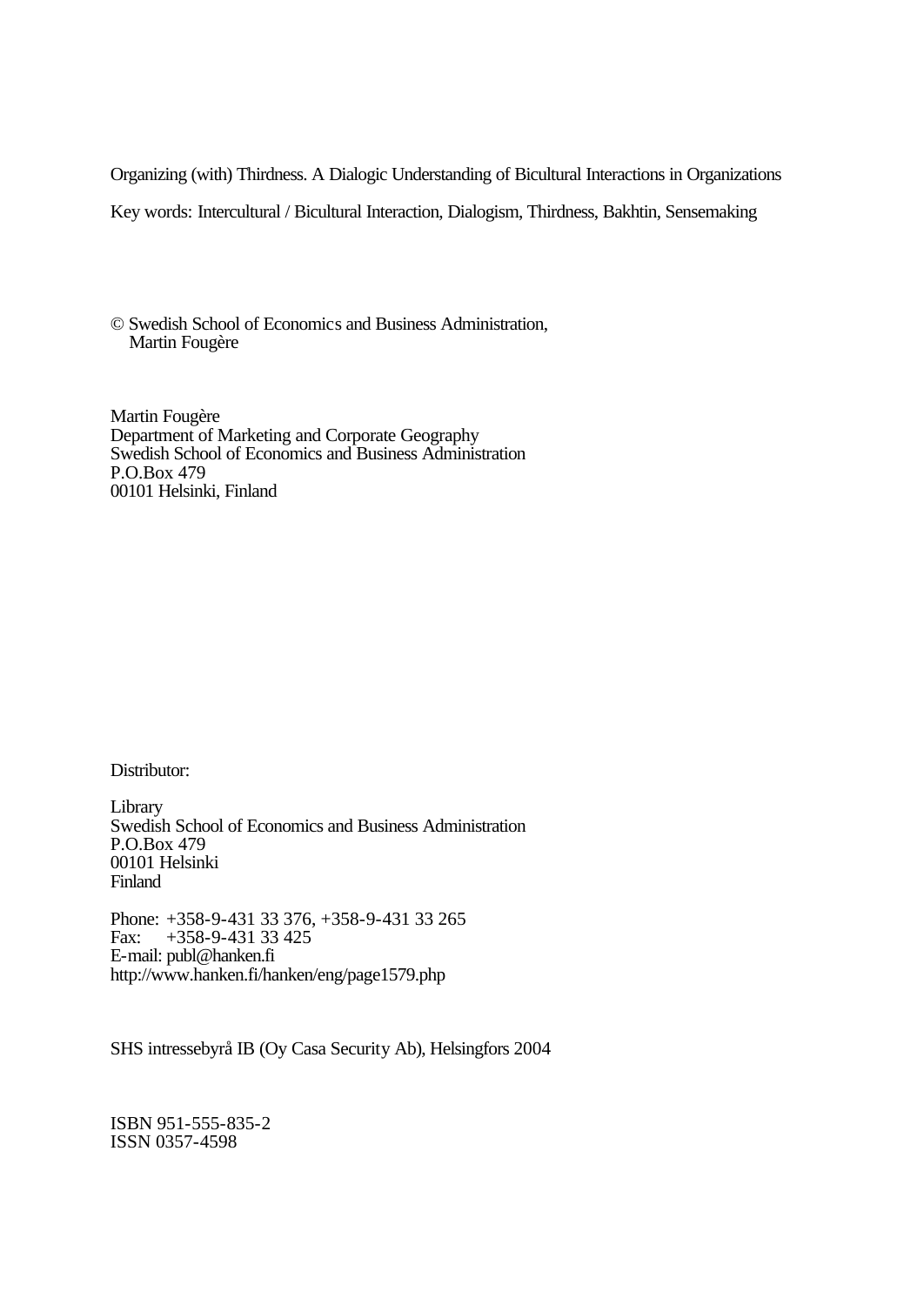# **Martin Fougère**

# ORGANIZING (WITH) THIRDNESS A DIALOGIC UNDERSTANDING OF BICULTURAL INTERACTIONS IN ORGANIZATIONS

## **Abstract**

This conceptual paper examines bicultural interactions in organizations as they are experienced by the involved individuals. Notions from Bakhtinian dialogism are used in order to conceptualize the sensemaking opportunities provided by the encounter with a cultural otherness. It is argued that in such bicultural situations, because of the lack of intimate understanding of the other culture, the third element in the dialogic relation - 'thirdness', i.e. the relation itself, without which there would be no sensemaking potential - may be lacking as a result of the distorting combination of projected similarity and stereotyping, added to certain counterproductive organizational dynamics. Therefore, it is suggested that, to make the bicultural work interaction the rewarding relation it could be, thirdness should be coordinated by management in a way that can transcend the spontaneous negative dynamics of the confrontational situation. If management was to fail to organize (with) thirdness appropriately, bringing in a third party could be a possible alternative in order to initiate the necessary mutual understanding that should eventually lead to a fruitful work interaction.

Key words: Intercultural / Bicultural Interaction, Dialogism, Thirdness, Bakhtin, Sensemaking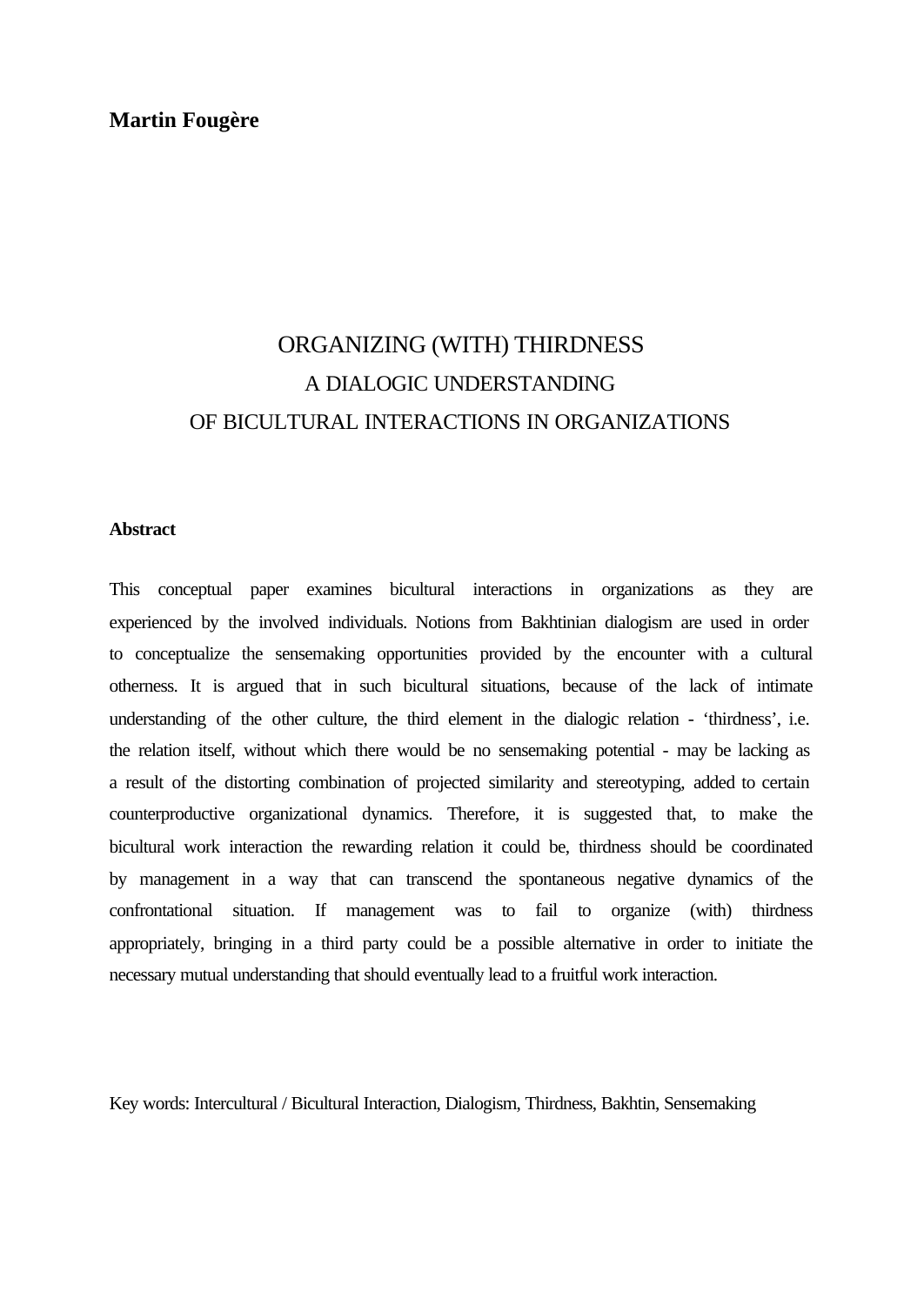#### **Introduction**

Research on cross-cultural and intercultural aspects in organizations has been traditionally conducted from an objectivist, functionalist perspective (Holden, 2002), with culture treated as an independent variable (Smircich, 1983), and often the key explanatory factor (Cray and Mallory, 1998; Tayeb, 2001). It is surprising that, while their founding assumption acknowledges an intrinsic cultural relativity, these studies still often seek to establish or confirm normative universal knowledge, by e.g. comparing cultures according to the same few dimensions (as in Hofstede, 1980; 1991). In so doing, they may fail to grasp precisely that which is not universal in cultures and makes them such a fascinating object of study. Perhaps more importantly, they do not render satisfactorily how and why cultures vary across individuals in their specificities, nor how and why they are constantly evolving. More subjectivist research on intercultural interactions, and especially on their relationships with the dynamics of cultural identity construction, is needed.

This conceptual paper will seek to address this need of introducing novel theoretical insights into intercultural studies by focusing on bicultural interactions in organizations, as they are experienced by the involved individuals. A Bakhtinian dialogic approach (Holquist 1990; Bakhtin 1996) will be used to describe the bicultural interaction as a distinctive phenomenon, where the individuals' cultural identities are defined and constructed in contact with the cultural otherness that is encounterered. The role of 'thirdness', i.e. the relational element in that interaction, will be particularly stressed as central in the fulfilment of the sensemaking potential found in the bicultural situation.

The first section will be devoted to define culture in terms that allow for a subjectivist analysis, focusing on the dynamics of interaction rather than on comparison. The bicultural interaction will then be described from a dialogic perspective, stressing the enriching opportunities that the encounter with otherness should offer to individuals, and the critical concept of 'thirdness' will be introduced. Further, a relative 'deficit of thirdness' will be argued to characterize most bicultural interactions in organizations, because of the conjunction of negative bicultural dynamics and some worsening, intrinsically organizational problematics. The final two sections will introduce the suggestion that, to address this 'deficit' problem, thirdness will need to be coordinated through the management of 'interfaces', or through the reliance on 'institutional others'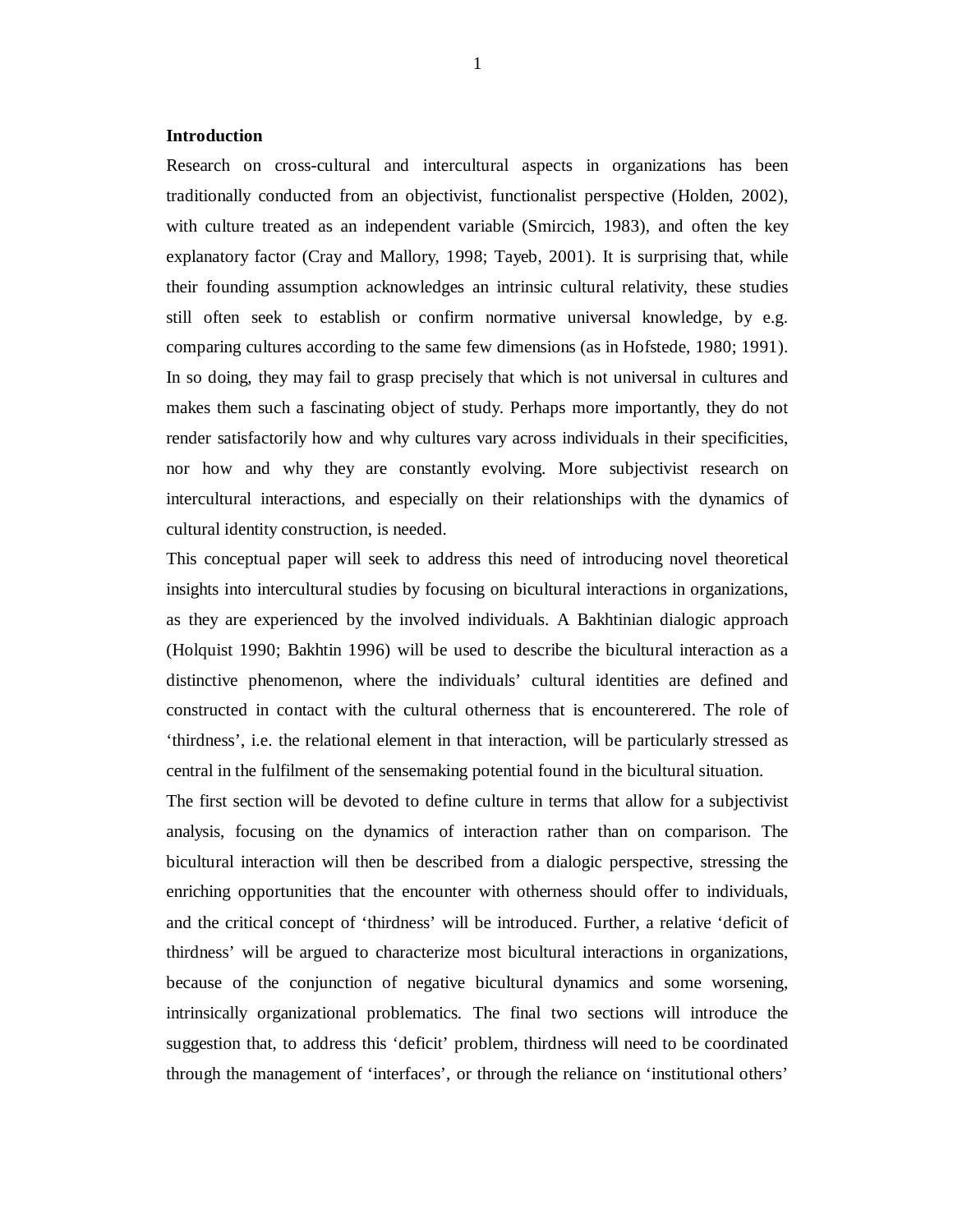that could act as third parties coming from outside the bipolar situation itself, so as to take advantage of the sensemaking opportunity offered by the bicultural interaction.

#### **Culture and the Individual**

To start my discussion of culture how it is usually understood in cross-cultural and intercultural studies in organizations, let me introduce the following two definitions of culture, which are among the most frequently quoted by scholars in the field:

- 1. Culture consists of patterns, explicit and implicit, of and for behavior acquired and transmitted by symbols, constituting the distinctive achievement of human groups [...]; the essential core of culture consists of traditional (i.e., historically derived and selected) ideas and especially their attached values [...]. (Kroeber and Kluckhohn, 1952, p. 181)
- 2. Culture is the collective programming of the mind which distinguishes the members of one human group from another […]. (Hofstede, 1980, p. 25)

Culture, how it is conceived of above and in most 'mainstream' cross-cultural and intercultural studies, is thus supposed to be, on the one hand, something that is shared by nearly all members of a given social group, and, on the other hand, something that shapes the individual's thinking and behaviour (Adler, 1997, p. 15). The fact that culture is relevant at both the group level and the individual level may constitute the central problematic of culture: how to maintain that members of a social group share a common culture while acknowledging individual behaviour as specific to each individual? Further, if each individual's thinking is shaped by her/his social group's culture, how can any individual discuss cultures and cultural differences in a neutral, fair manner, without being a 'prisoner' of her/his relation of belonging to a culture<sup>1</sup>?

Much of the criticism that has been directed toward cross-cultural management and comparative organizational behaviour studies has been pointing to a failure to address these two questions. After reviewing and analyzing the main traditional approaches to comparative research, Cray and Mallory (1998, p. 142) claim that when these approaches do address 'the linkage between culture at the societal level and individual behaviour', it is 'as a methodological but not a theoretical issue'. Elaborating on this statement, they call for 'a cognitive approach to international management' (ibid., pp.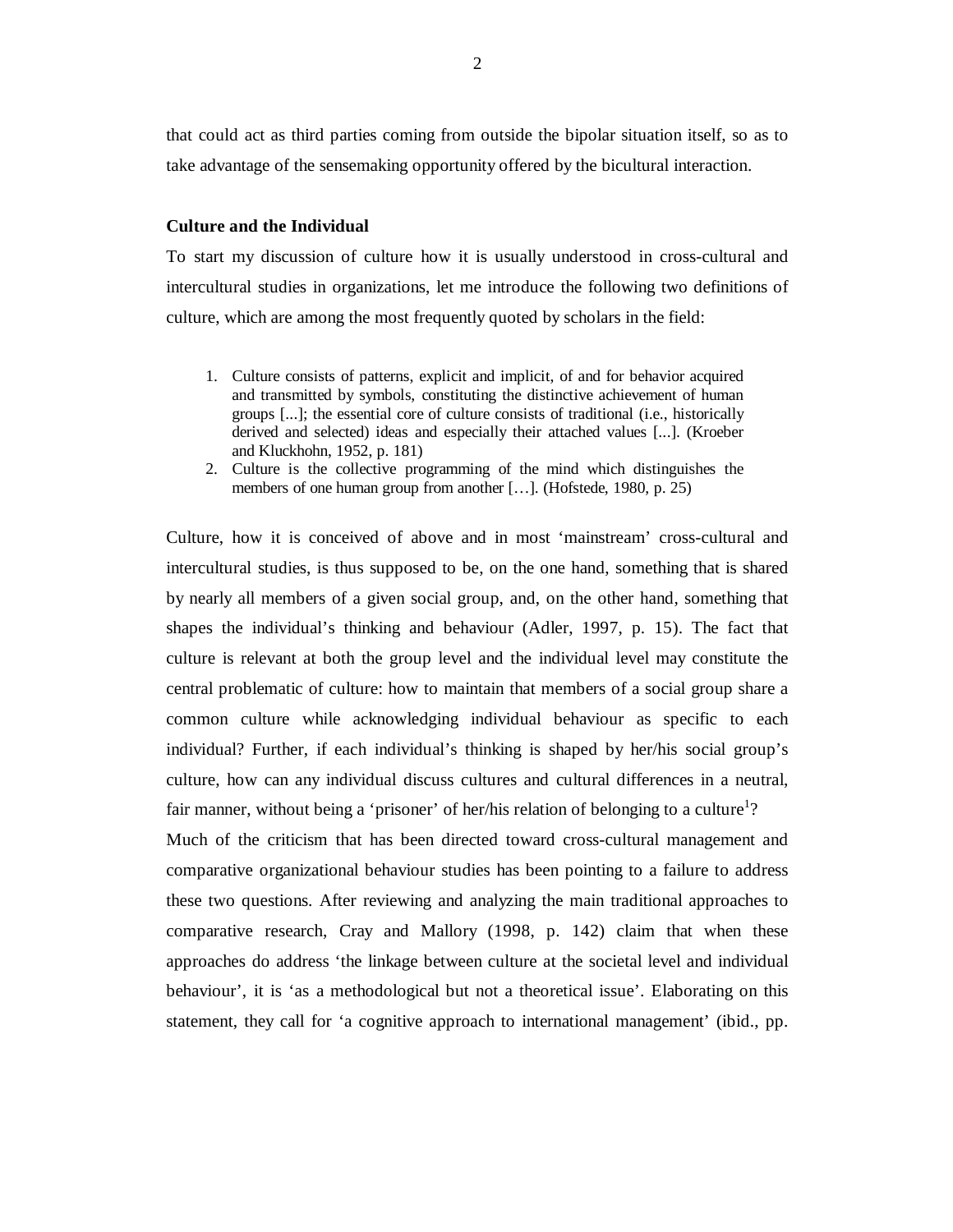139-61), for, in the spirit of Weick's (1979; 1995) works, 'studies that illustrate how managers and other employees adapt their cognitive frameworks, their sense-making abilities [...] to cope with a world that is increasingly multinational, multicultural and dynamic' (ibid., p. 4). Such a stress on dynamic cultural processes is also much in line with Alvesson's (1993) conceptualization of culture. In another significant criticism, Holden (2002) considers that cross-cultural management should be approached from a knowledge management perspective. He underlines what he calls the 'grand lacunae' of cross-cultural management literature in its failure to acknowledge that the field should embrace 'collaborative learning, knowledge-sharing and networking', and mainly blames this on 'the dominance of essentialist culture' represented by the overreliance on authors such as Hofstede and Hall (ibid., pp. 51-3).

In short, traditional approaches to cross-cultural management and comparative organizational behaviour tend to contribute to a triple illusion. First, by 'fixing' culture as the independent variable, they present it as much more static than it is. Second, by failing to render how cultures vary between individuals, and groups of individuals, in their specificities, they present them as much more homogeneous than they are. Third, by comparing cultures according to supposedly universal terms of comparison, such as in Hofstede's (1980; 1991) seminal study, they present them as much more symmetrical than they are. If one understands culture, as in Hofstede's (1980, p. 25) theorizing, as that 'which distinguishes the members of one human group from another', then why should a given 'culture A' be described in absolute terms according to a few universal dimensions, rather than in relative terms and according to dimensions that may vary depending on the 'culture B' that 'culture A' is being distinguished from?

Because of these three shortcomings of the traditional approaches to culture discussed above, there is a need to define culture in a way that allows for a subjectivist understanding of it. The following definition of culture may succeed in doing justice to culture seen as a 'software of the mind' (Hofstede, 1991) that seems to be shared by the other individuals from the same social group. As Keesing (1974, p. 58) puts it:

 $\frac{1}{1}$ <sup>1</sup> As Ricœur (1981, p. 243) puts it, 'all objectifying knowledge about our position in society, in a social class, in a cultural tradition and in history is preceded by a relation of *belonging* upon which we can never entirely reflect'.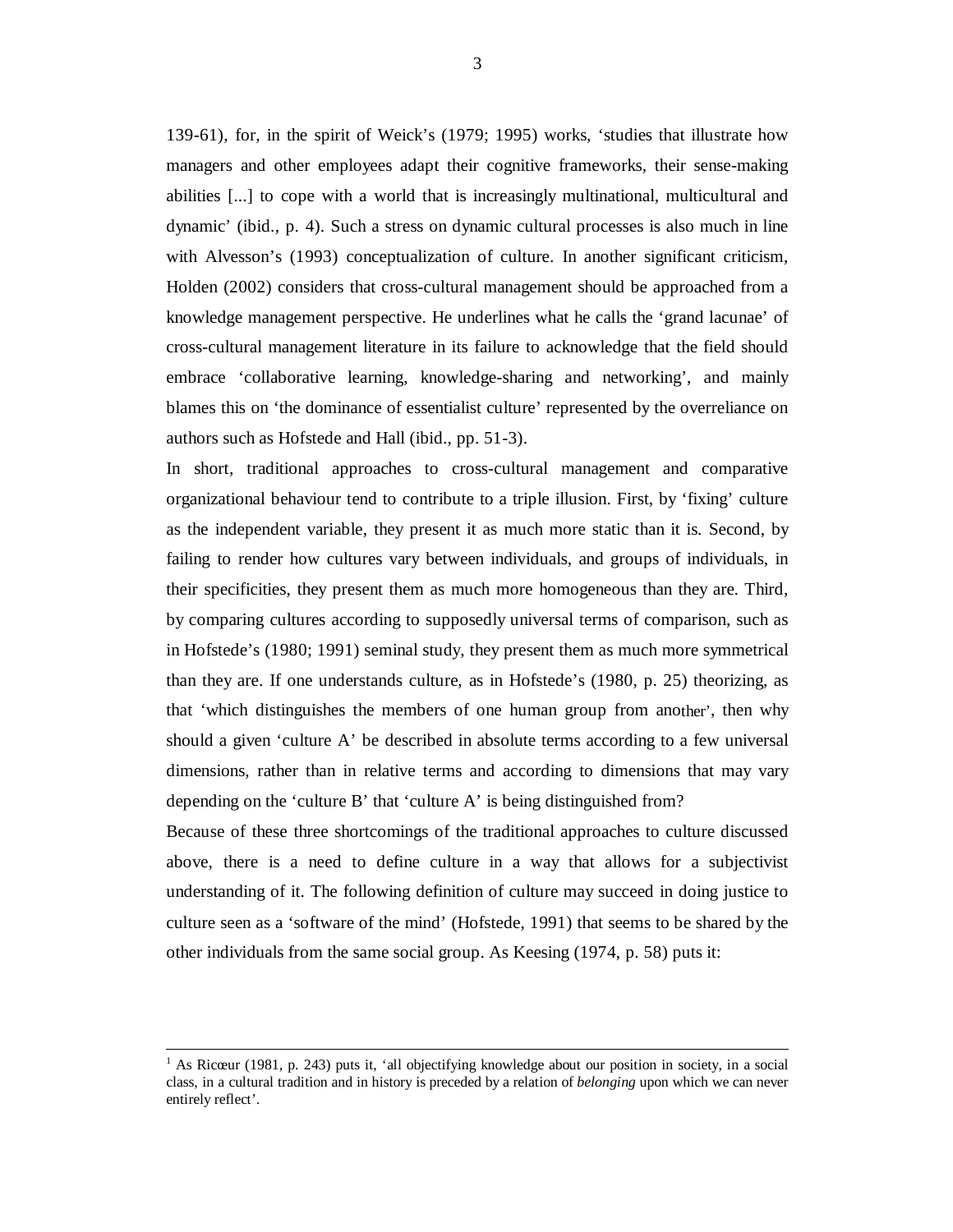Culture, conceived as a system of competence shared in its broad design and deeper principles, and varying between individuals in its specificities, is [...] not all of what an individual knows and thinks and feels about his world. It is his *theory of what his fellows know, believe and mean*, his theory of the code being followed, the game being played, in the society into which he was born.

If culture is to be understood as defined above, I would like to point out three major reasons why we are then unable to describe a given culture as a whole. First, a social group's culture is a different 'theory' for each different member of this social group. Culture is thus not really shared by the members of the social group, although it is strongly perceived as being shared by them. Second, a given person may be in large measure unconscious of this 'theory' (ibid.), i.e. of the beliefs and assumptions that are at the core of her/his (cultural) identity. This does not mean, however, that these beliefs and assumptions are bound to remain totally unconscious: as I will later argue, certain situations provide excellent opportunities to become aware of some deep cultural values and make sense of one's cultural identity. Third, this 'theory', i.e. the individual's cultural identity, is to be constructed and reconstructed over time, especially through the interactions with others. What we need here is not only an approach of cross-cultural management that does justice to cognitive dimensions (Cray and Mallory, 1998, pp. 90- 3), but one that focuses on interaction rather than comparison, such as, to a large extent, in Holden's (2002) view. In this context, the bicultural interaction as experienced by the involved individuals is a particularly interesting phenomenon to study.

## **The Bicultural Interaction from a Dialogic Perspective**

First, I should need to explain what is meant by 'bicultural' in this paper. My assumption is not that there is such a thing as an objectively 'bicultural situation' where two cultures, and only two, would be involved. To me, a situation can be described as 'bicultural' insofar as most of the individuals involved in that situation perceive it as such, i.e. they feel that the situation is characterized by the presence of two and only two clear-cut social groups (representing e.g. different nations, and/or different former organizations, and/or different professions, etc.) and that they clearly belong to one of these two groups – and do not belong to the other group. I should also need to explain why I wish to focus on these 'bicultural' situations. There are three main reasons for that. First, bicultural situations are common in organizations, and more and more so,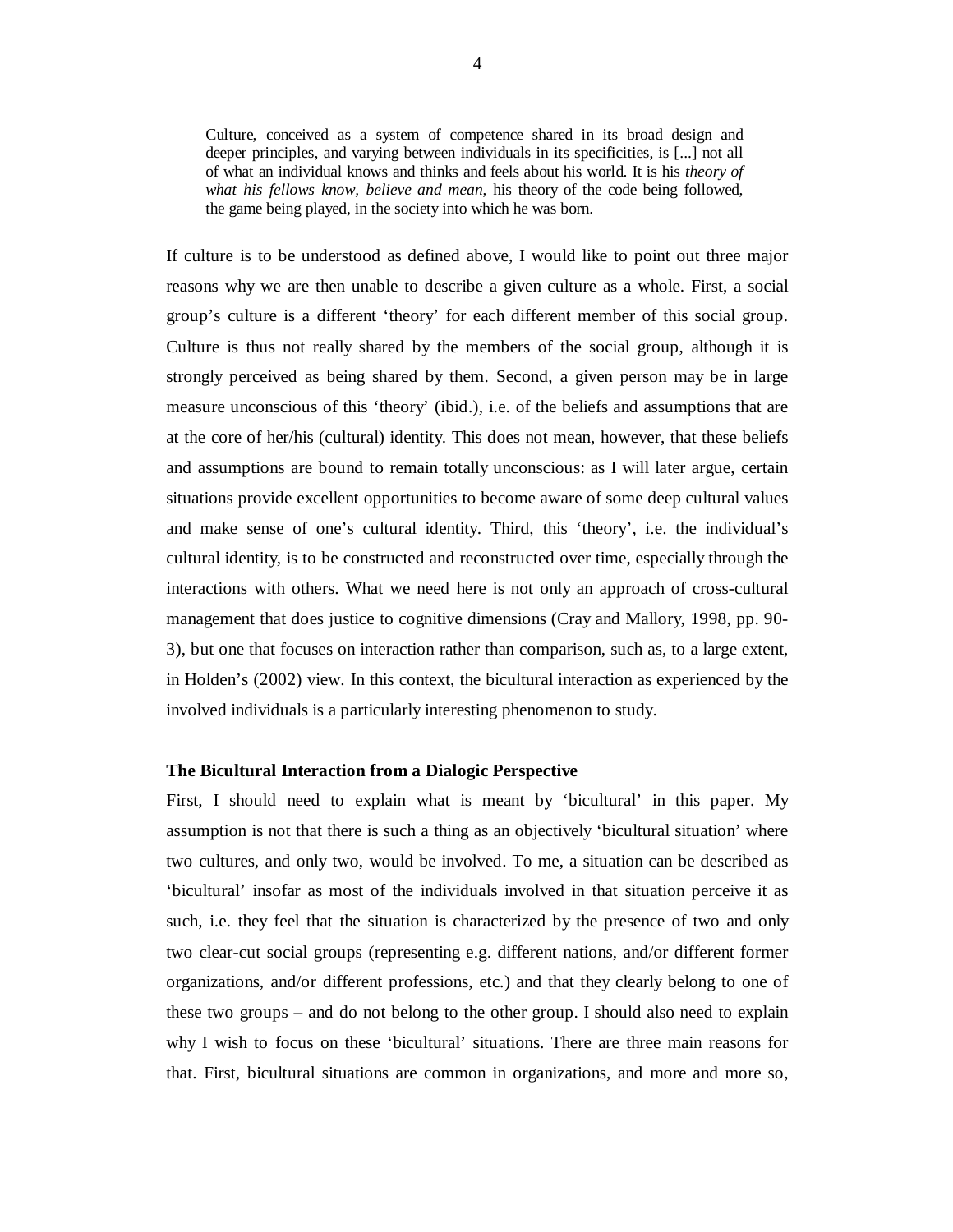whether one talks about foreign subsidiaries, mergers, acquisitions, joint-ventures, alliances, etc.<sup>2</sup> Second, the bicultural situation can be seen as one in which intercultural complexity is minimized, simply because it is perceived as involving only two cultures<sup>3</sup>. The 'absolute relativity' between these two cultures makes each more salient. Third, and most importantly, I will argue in this paper that bicultural situations create a distinctive kind of reality, precisely because of the 'absolute relativity' mentioned above, and that they should represent, to the involved individuals, a great opportunity of making sense of their culture, i.e. of making their unconscious 'theory' (as culture is defined by Keesing, see above) more conscious, as well as of (re)constructing this cultural identity.

I should also briefly explain what I mean by 'interaction'. This word conveys, I think, three important ideas. First, and quite straightforwardly, people working in organizations are 'acting', in that I assume work to imply 'action'. Second, people working together are 'inter'-acting, which also means that they are acting on each other, and affecting each other. Third, people involved in bicultural situations are actors – and 'interactors' - of their cultural identities, in that they act according to a sort of 'cultural script' that shapes their behaviours, but also in that they construct and reconstruct these cultural identities through action and interaction by playing a role '*in response* to the roles played by others' (Kramsch, 1999, p. 45).

Now, let me explain further what I have called above the opportunity of making sense of one's culture in the bicultural interaction. What I mean is that the encounter with a cultural otherness that strikes as 'different' allows for a questioning of one's own cultural beliefs and assumptions, just as coming across 'incongruous events that do not make sense within [one's] perceptual frameworks' (Starbuck and Milliken, 1988, p. 52) can be seen as an 'occasion for sensemaking' (Weick, 1995, p. 100). The idea of 'sensemaking' is interesting here, because its properties as listed by  $Weick<sup>4</sup>$  provide much insight into the discussion of the bicultural interaction: making sense of one's

 $2$  In many of these situations, interestingly, clear-cut differences that define the situation as bicultural are displayed both in national and (former) organizational terms. It does not mean, however, that the situation will be bicultural in a more clear-cut manner then than in a situation where the perceived difference / opposition between the two groups is merely in regional terms, for instance. 3

I am well aware, however, that, beyond this perception of two cultural groups facing each other, each individual may already represent many cultures, since her/his identity can be culturally defined at many levels: national, regional, organizational, professional, gender, etc.

<sup>4</sup> Weick (1995, pp. 17-61) lists 'seven properties of sensemaking': it is 'grounded in identity construction', 'retrospective', 'enactive of sensible environments', 'social', 'ongoing', 'focused on and by extracted cues' and 'driven by plausibility rather than accuracy'.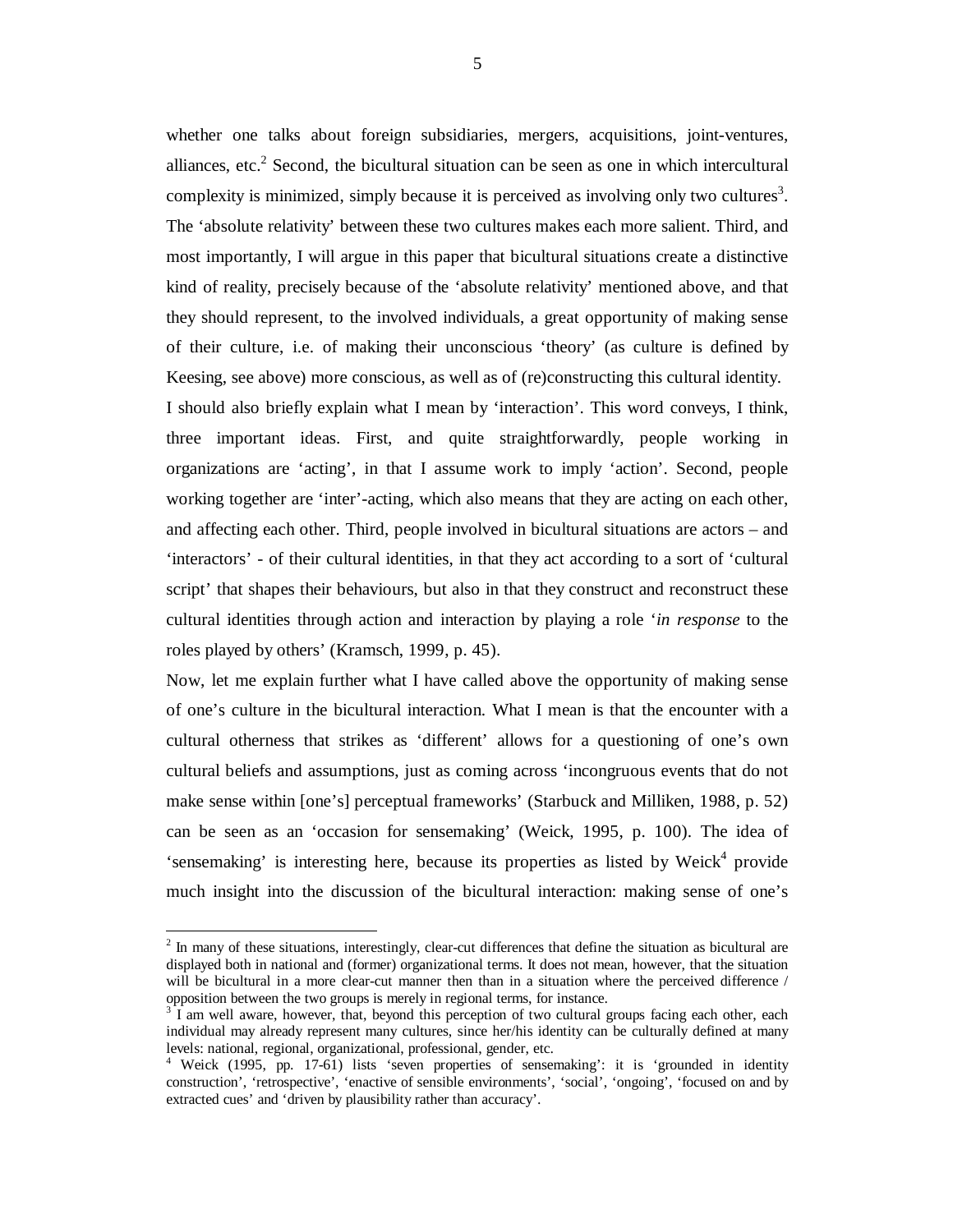own cultural identity is possible only retrospectively thanks to an ongoing process of social interaction, in which identity is constructed and reconstructed. In the bicultural interaction, the encounter with the 'incongruous' is likely to be more frequent than in most other organizational situations. The sensemaking opportunity is thus particularly present, but, in order to take advantage of it, there is a need to have a real relation between the two parties, i.e. the two cultural groups. This is where I wish to introduce Bakhtinian dialogism in my discussion, as I seek to demonstrate that a dialogic bicultural relationship should allow each individual involved to learn about oneself from the other(s) / otherness, and in turn learn about the other(s) / otherness thanks to the enhanced understanding of oneself, and then again learn about oneself thanks to this enhanced understanding, etc. in a hermeneutic-like process during which the individual discovers, but also reinvents and reconstructs her/himself. My first attempt to address this idea of a self- and cross-cultural learning process has consisted in analyzing bicultural interactions from a 'dialectical' perspective (see Fougère 2002). In this paper I wish to switch from this dialectical argument to a dialogic one, which means that the relational nature of being is to become the focal factor rather than the rationality of one abstract consciousness presupposed in dialectics. Dialogism is indeed found to address better interactional aspects, as it recognizes that 'the real object of study' in social sciences is 'the interrelation and interaction of "spirits"' (Bakhtin, 1986, p. 144). Especially, the switch from dialectics to Bakhtinian dialogism will lead me to introduce the core concept of 'thirdness'.

Bakhtin's main argument is that the construction of meaning is in essence dialogic, that all meaning is relational<sup>5</sup>, i.e. that meaning arises in one reality when that reality encounters another reality. Especially, the individual does not exist, in that s/he cannot be defined and thus have a meaning, without 'the other'. As Holquist (1990, p. 18) argues, 'in dialogism, the very capacity to have consciousness is based on *otherness*'. Dialogism can be described as a differential relation, in which otherness determines who the individual is not, and, therefore, who s/he is. As Kramsch (1999, p. 45) puts it, 'we perceive the world through the time/space of the self (our two basic categories of perception), but also through the time/space of the other'. We are relational beings, in

<sup>&</sup>lt;sup>5</sup> Bakhtin has been described as particularly receptive to Einstein's relativity theory, i.e. that 'one body's motion has meaning only in relation to another body'; similarly, for Bakhtin, meaning should be the result of a 'dialogue' between and among bodies (Holquist, 1990, 20-1).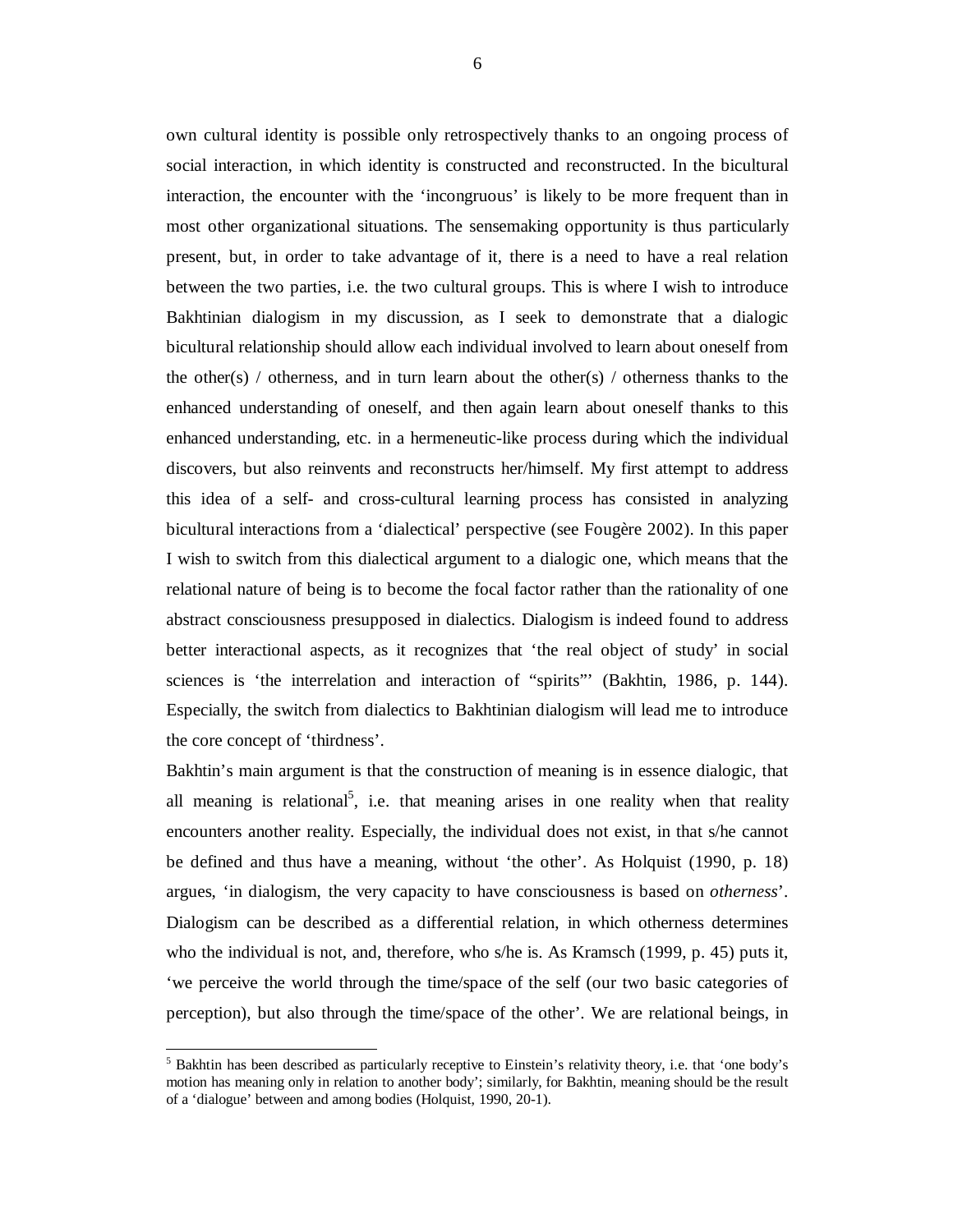that our identity is reflexively constructed and reconstructed all the time through our relations with others<sup>6</sup>. This is similar to Weick's (1995, p. 20) argument that our identities are 'constituted out of the process of interaction' and that 'to shift among interactions is to shift among definitions of the self'. Bakhtin (1984, p. 287) expressed this idea in the following way:

I am conscious of myself only while revealing myself for another, through another, and with the help of another. The most important acts constituting selfconsciousness are determined by a relationship toward another consciousness (toward a *thou*). […] every internal experience ends up on the boundary, encounters another, and in this tension-filled encounter lies its entire essence. [...] The very being of man (both internal and external) is the *deepest communion*. *To be* means *to communicate*. […] To be means to be for the other and through the other, for oneself. A person has no internal sovereign territory, he is wholly and always on the boundary. [...] I cannot manage without another, I cannot become myself without another; I must find myself in another by finding another in myself (in mutual reflection and mutual acceptance).

Therefore, for Bakhtin, an individual's (cultural) identity is being constructed and defined in the interaction with another, through the response(s) to this other's utterance(s). This utterance is itself always a response to some degree, since 'it expresses the speaker's attitude toward others' utterances and not just [her/]his attitude toward the object of [her/]his utterance' (Bakhtin, 1986, p. 92). Moreover, as Todorov (1981, p. 97) argues, 'any utterance is [...] a conception of the world, a *Weltanschauung*', and thus expresses one's identity. Addressivity, i.e. an utterance's 'quality of being directed to someone'<sup>7</sup> (Bakhtin, 1986, p. 95), is a 'central characteristic of any utterance since it provides an anchorage between dialogism and a theory of "identity"' (Guillaume, 2002, p. 9). Thus, dialogue in the Bakhtinian sense is composed of three elements, 'an utterance, a reply, and a relation between the two' (Holquist, 1990, p. 38). It is this third, in-between relational element that is the most important and gives meaning to the other two elements. This relational element is to be understood both in geographical terms and in historical tems, in that it is also there to

<sup>&</sup>lt;sup>6</sup> On the idea of 'reflexive identity construction', see especially the works of Lindgren and Wåhlin (2001; 2002).

 $<sup>7</sup>$  In a dialogue, an utterance both responds to the other's previous utterance and anticipates the other's</sup> response: 'When constructing my utterance, I try actively to determine this response. Moreover, I try to act in accordance with the response I anticipate, so this anticipated response, in turn, exerts an active influence on my utterance' (Bakhtin, 1986, p. 95). The utterance is thus inscribed in a 'double interact' (as defined by Weick, 1979, p. 89) process.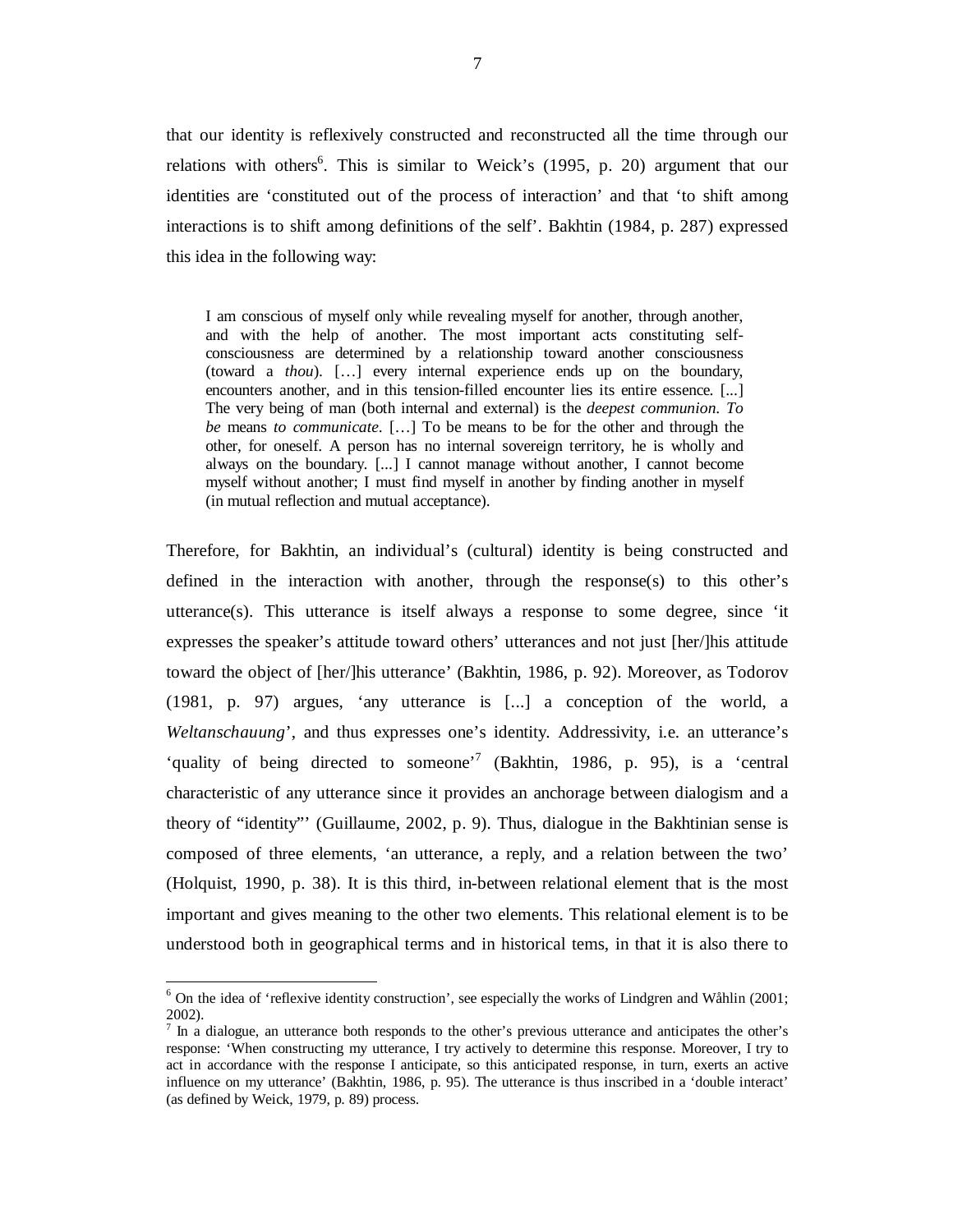link present to past and future, and is 'the constitutive warrant of historical change' (Kramsch, 1999, p. 46) in the interaction. It is also 'the third' that allows for the possibility of the individual sensemaking process outlined above. As Holquist (1990, p. 38) writes:

The thirdness of dialogue frees my existence from the very circumscribed meaning it has in the limited configuration of self/other relations available in the immediate time and particular place of my life. For in later times and in other places, there will always be other configurations of such relations, and in conjunction with *that* other, my self will be differently understood. This degree of thirdness outside the present event insures the possibility of whatever transgredience I can achieve toward myself.

The above mentioned concept of 'transgredience' refers to 'the ability to see the interaction as a dialogic event between [...] the self and the other, from a vantage point outside that event and not as a member within it' (Hall, 1995, pp. 224-5), 'in which attention is focused on the resources and identities involved in the event' (Pavlenko and Lantolf, 2000, p. 174). Seeing things from that point outside the event itself should allow one to take advantage of the sensemaking opportunity offered in the encounter with another.

Thirdness is not exclusively a Bakhtinian concept<sup>8</sup>. The ideas of 'Third Space' as developed by Soja (1996) and Bhabha (1994) are also worth mentioning here, as they are very much developments of Bakhtin's seminal ideas. Soja, elaborating on Lefebvre (1991), introduces a 'trialectic' of the individual, the social and the relational. He points to the connection and interdependence between Self and Other, which is to be seen from a third viewpoint. He argues that this 'critical thirding' allows for a 'creative process of restructuring that draws selectively and strategically from the two opposing categories to open new alternatives' (Soja, 1996, p. 5). Bhabha's argument stems from the fact that 'understanding someone from another culture requires an effort of translation from one perspective to the other, that manages to keep both in the same field of vision' (Kramsch, 1999, p. 47). Consequently, in the postmodern world, the cultural space, which is constructed by our words and those of others, is a 'highly contradictory and ambivalent space' where meaning is to be negotiated (Bhabha, 1994, pp. 37-9):

<sup>&</sup>lt;sup>8</sup> Serres's (1982, pp. 224-34) 'theory of the quasi-object' is another interesting theory in which thirdness is that which provides the relation between people or groups of people.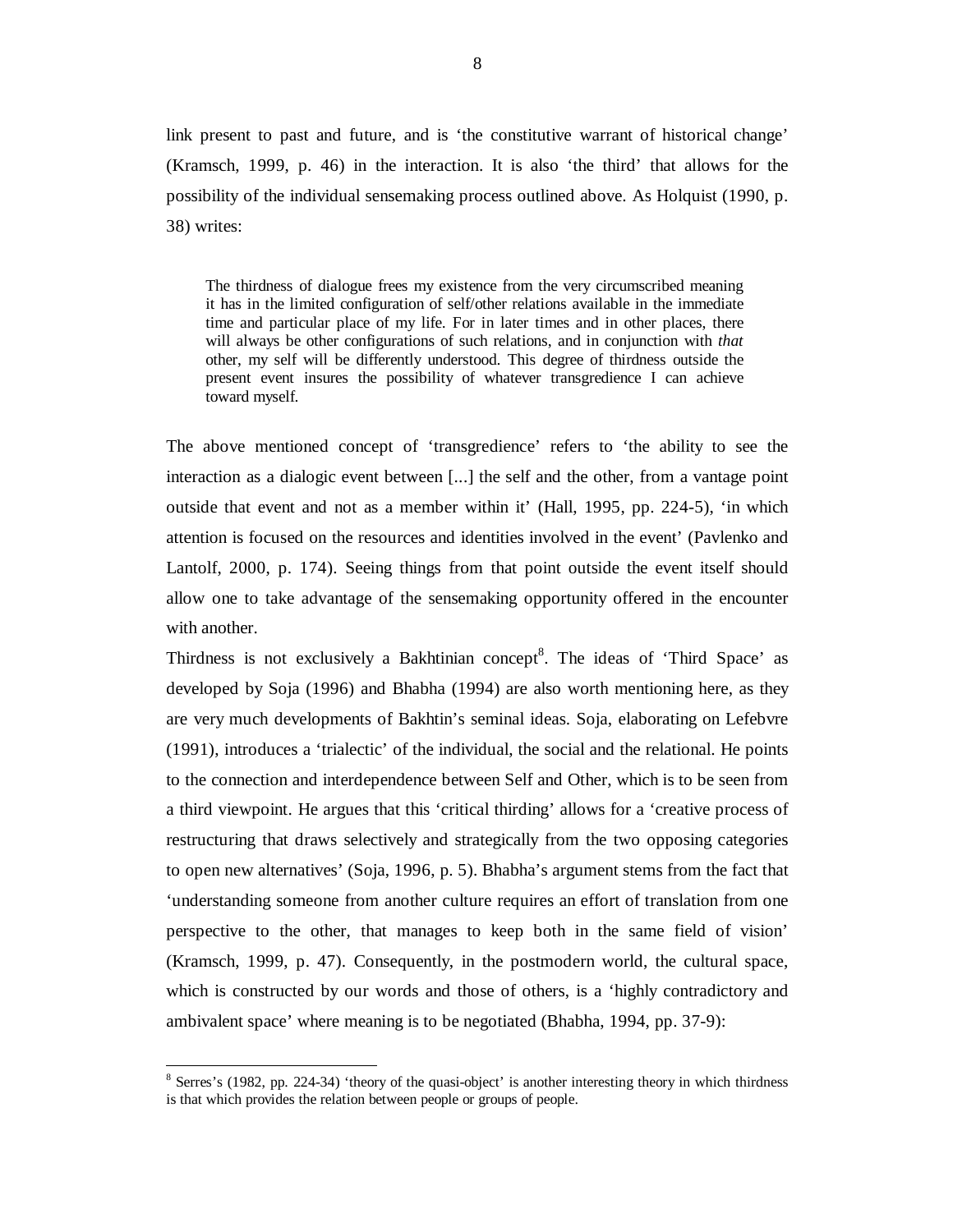It is that Third Space, though unrepresentable in itself, which constitutes the discursive conditions of enunciation that ensure that the meaning and symbols of culture have no primordial unity or fixity; that even the same signs can be appropriated, translated, rehistoricized and read anew. [...] the theoretical recognition of the split-space of enunciation may open the way to conceptualizing an *inter*national culture, based not on the exoticism of multiculturalism or the *diversity* of cultures, but on the inscription and articulation of culture's *hybridity*. To that end we should remember that it is the 'inter' – the cutting edge of translation and negotiation, the *in-between* space – that carries the burden of the meaning of culture. It makes it possible to begin envisaging national, antinationalist histories of the 'people'. And by exploring this Third Space, we may elude the politics of polarity and emerge as the others of our selves.

Bhabha's conception of the Third Space is dialogic, and it can be read as a development of another major Bakhtinian concept, that of carnival: 'a zone of mediation and activity that seeks to subvert' (Lucas, 1997, p. 4), in which the individual 'is both actor and spectator; he loses his sense of individuality, passes through a zero point of carnivalesque activity and splits into a subject of the spectacle and an object of the game' (Kristeva, 1980, p. 78). I will now try to show that both Bhabha's Third Space and Bakhtin's idea of 'carnival consciousness' may be seen as too idealistic, at least if one considers their possible application in the context of bicultural interactions in organizations.

### **A Deficit of Thirdness**

The main limitations of Bakhtin's perspective lie, according to Morson and Emerson (1990, p. 470), in its presupposition of a benevolent attitude from the people involved in the interactions:

[...] the implied potential other in [Bakhtin's] dialogues lives on friendly boundaries and continuums. Bakhtin's other is as a rule benignly active, always at work to define us in ways we can live with and profit from [...] Bakhtin ignores the dangers of carnivalistic violence and antinomian energy. In short, it is not carnival but the "carnival symbolic" that inspires him, not real individual bodies in interaction but the potential for extending, transcending, and rendering immortal the collective body.

In the context of bicultural interactions in organizations, individuals usually are far from experiencing the benevolent atmosphere that Bakhtin seems to assume. Some of the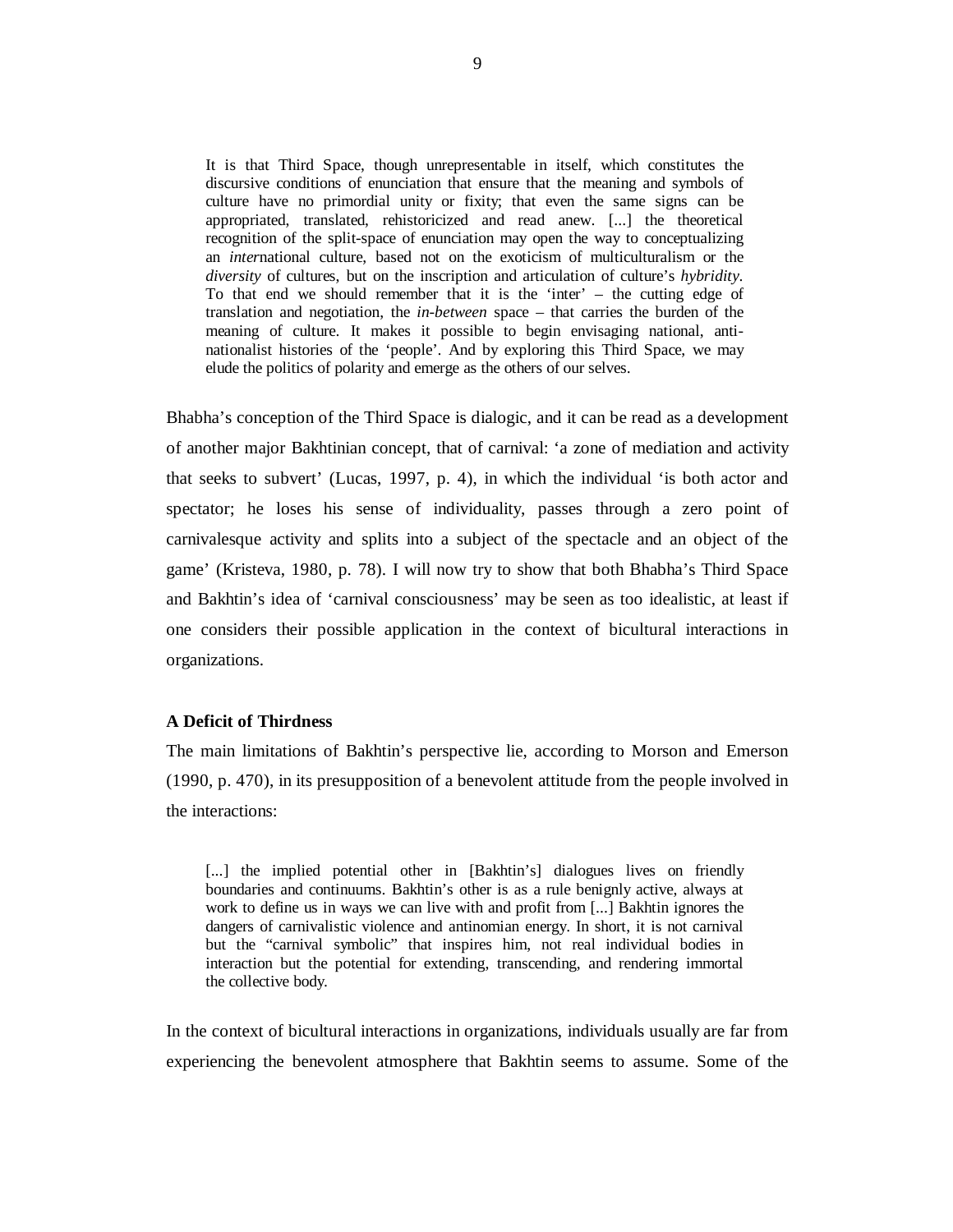reasons for this are intrinsically related to the problems of bicultural dynamics, and some worsening factors are to be found in the modern organizational context itself.

As to the potentially negative bicultural dynamics as such, they can be explained by the well-known social phenomenon of identification to the ingroup as opposed to the outgroup, but also by what I would call 'an addressivity gap'. As I have briefly written above, addressivity, another core concept in Bakhtin's theorizing, has to do with the idea that 'meaning can come into existence only when two or more voices come into contact', 'when the voice of a listener responds to the voice of a speaker'; it can be defined as 'the quality of turning to someone else' (Wertsch, 1991, p. 52). As Bakhtin (1986, p. 95) formulated it, 'both the composition and, particularly, the style of the utterance depend on those to whom the utterance is addressed, how the speaker (or writer) senses and imagines his addressees, and the force of their effect on the utterance'. Consequently, in a bicultural interaction, addressivity is likely not to be satisfactory, because of two distorting tendencies that the involved individuals might suffer from: projected similarity and stereotyping. Projected similarity 'refers to the assumption that people are more similar to you than they actually are or that another person's situation is more similar to your own situation than it in fact is' (Adler, 1997, p. 83). When addressing someone whose cognitive time/space has been constructed in another cultural environment, the culturally determined codes that one has been using within one's culture may not be appropriate. There may thus be a 'lack of addressivity'. In addition, stereotyping, which can be seen as one way of dealing with the cognitive necessity of categorizing (see Illman and Widell, 2001; Widell, 2002), also has a distorting influence that may be detrimental to addressivity, and which does not necessarily disappear with time. As Brown (1995, p. 117) explains, 'stereotypes can have self-fulfilling properties, creating in the targets of their focus the very properties hypothesized to exist', which explains why very often, in bicultural dynamics, stereotypes are more verified than denied and the two cultural groups confront more than they cooperate.

If I now turn to what happens when these bicultural dynamics are to be found within the organizational context, I would like to mention three organizational problematics relating to order / consensus, power and pressure / stress respectively - that may be affected by the bicultural situation in a way that is likely to make individuals at work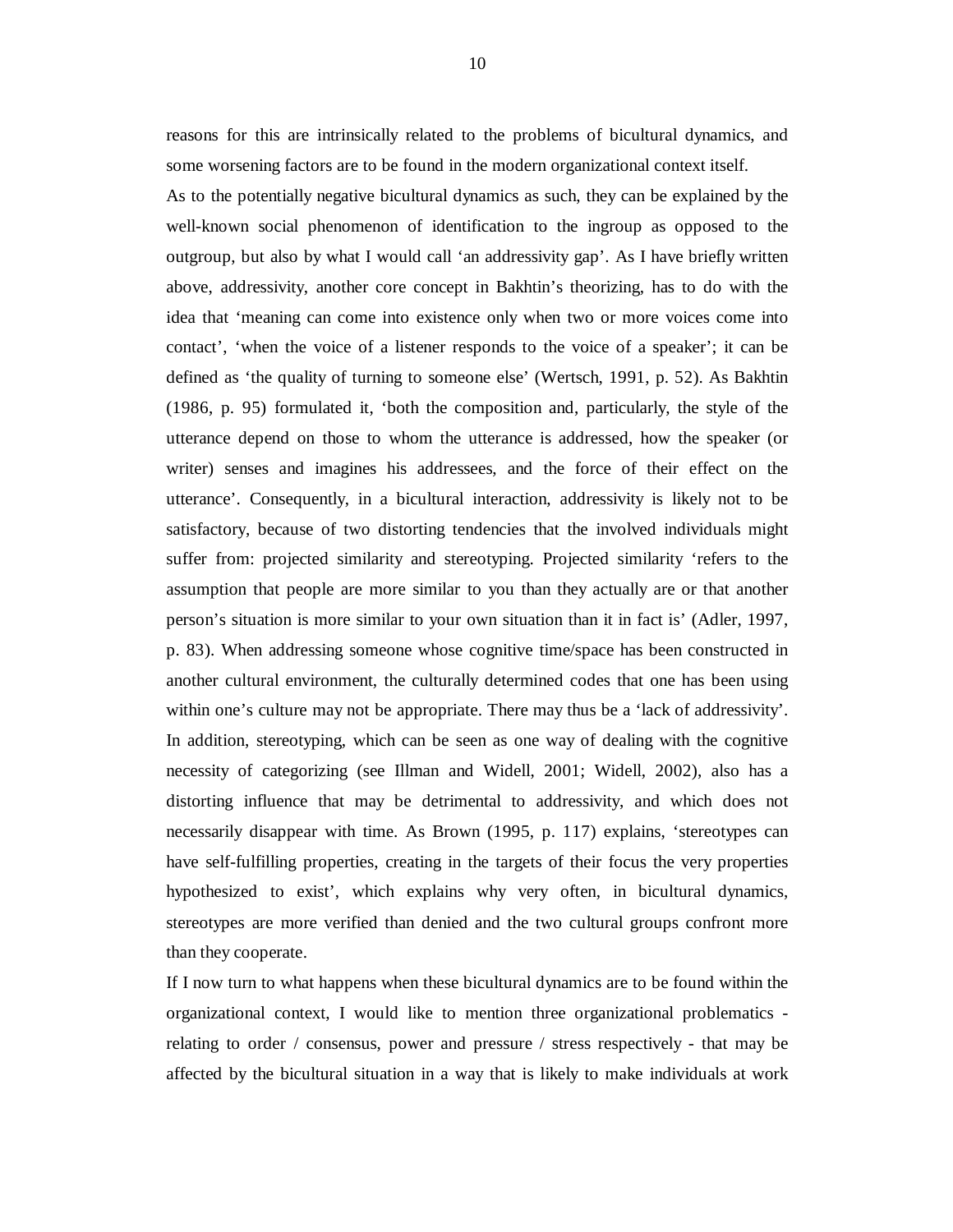feel more uncomfortable. First, the bicultural situation brings about more perceived uncertainty and dissensus – through, simply, 'difference' and the fear it inspires -, which cannot satisfy the need for 'order' and 'consensus' that organizations, at least in the more traditional approaches (see e.g. Reed, 1996, pp. 34-8, on the 'rationalistic' and 'integrational' views of organizations), are supposed to have. Second, the power relationships are affected by the bicultural nature of the situation and may be, to some extent, defined in cultural terms: one culture might be seen as 'dominant', in power, or at least more so than the other one. This relative power of one culture over the other one can be due to fairly obvious reasons, as in acquisition situations (see especially Olie, 1994), but can also be caused by more insidious, indirect phenomena, such as the use of certain languages that may have 'empowering' characteristics in certain contexts (see especially Marschan-Piekkari et al., 1999, 431-3). Third, the felt time pressure and consequent work stress that are inherent in modern organizations are likely to be worsened in the bicultural situation, since they are chiefly psychological phenomena that tend to correlate positively with added perceived uncertainty.

The conjunction of these dynamic bicultural factors and worsening organizational factors make the situation not favourable for the development of a constructive 'thirdness', i.e. a relational element historically constructed between the two cultural groups that form the bicultural interaction. The history of the bicultural relationship is often one of confrontation, in which cultural difference can be used as a good excuse on which to blame failure - while this failure may be due to an inability to cope with time constraints for instance. It is always easier, and somehow more satisfying, to hold other people, i.e. people who are 'other', responsible for failure<sup>9</sup> rather than to try to do justice to the deeper reasons for this failure. In situations where, on top of these negative dynamics, clear power inequalities are perceived between the two groups, the cultural confrontation is bound to be more acute<sup>10</sup>. By making people cognitively and

<sup>9</sup> Reformulating Miller's and Ross's (1975, pp. 213-4) argument around the 'variously labeled *egodefensive*, *ego-protective*, or *ego-biased* attribution', Levitt and March (1988, p. 324; see also Levinthal and March 1993, p. 105) claim that 'leaders of organizations are inclined to accept paradigms that attribute organizational successes to their own actions and organizational failures to the actions of others or to external forces, but opposition groups in an organization are likely to have the converse principle for attributing causality'. Similarly, Brown (1995, p. 117) argues that, in interactions between groups, 'positive and negative behaviours by the ingroup are attributed internally and externally respectively' and that 'for outgroup behaviours the reverse applies'.

<sup>&</sup>lt;sup>10</sup> Olie (1994, p. 164) argues that in acquisition as opposed to merger situations, there tends to be a need for 'a unilateral process of adaptation by the acquired company to the culture of the dominant partner' and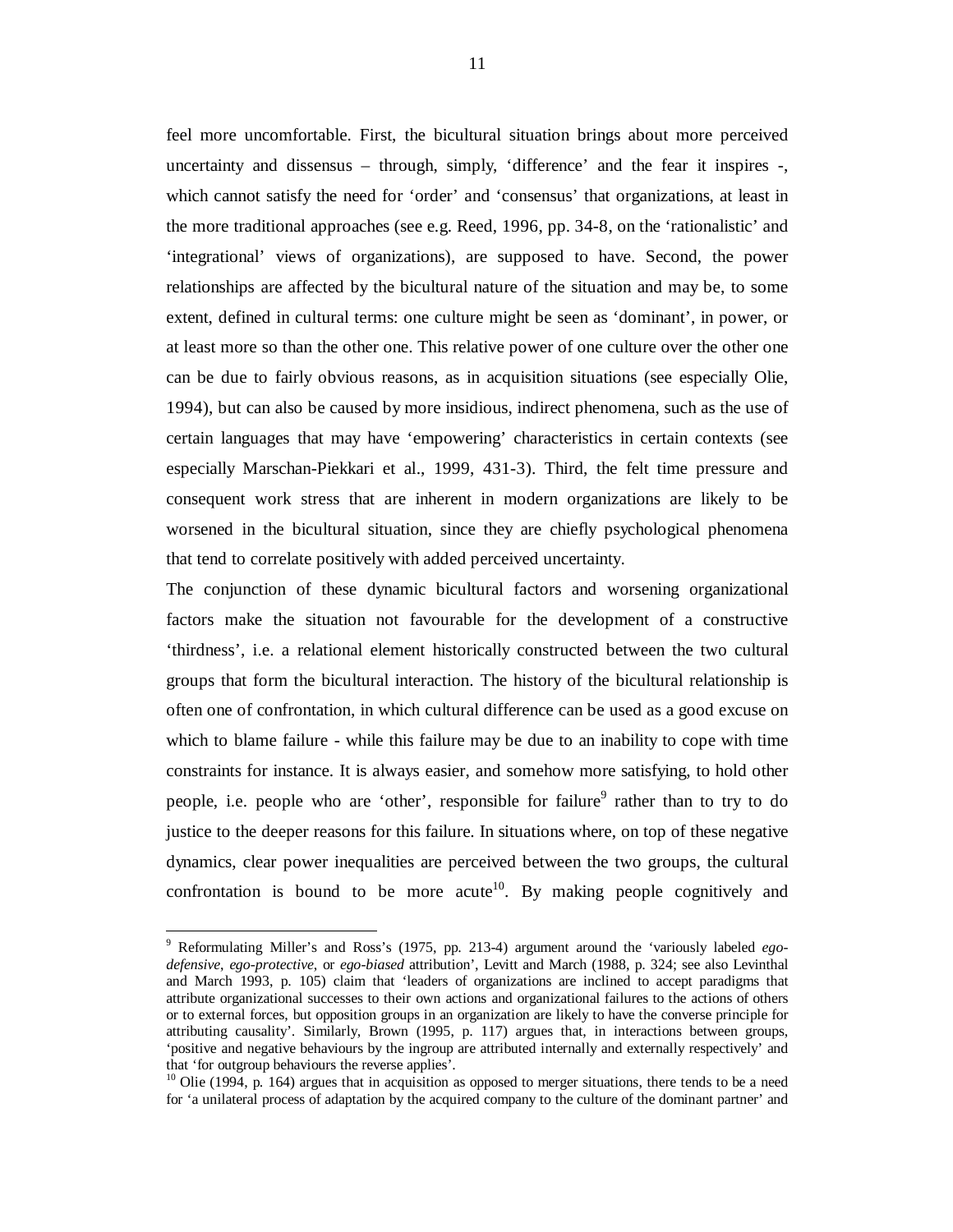emotionally more tense and stressed, all these organizational conditions favour yet more stereotyping, and the stereotypes soon 'also become personal opinions with emotional saturation' (Illman and Widell, 2001, p. 10). Therefore, in most bicultural interactions in organizations, there seems to be a serious deficit of thirdness as it should be understood in the Bakhtinian sense. There is, therefore, a need to move to a different level as a strategy 'for deblocking the fixations between the two parties' (Janssens and Steyaert, 1999, p. 134). In other words, there is a need to coordinate thirdness in the organization, to create a 'third space' where the two opposite views can meet and be made sense of.

#### **The Need for Organizing (with) Thirdness**

In an organizational bicultural interaction, it is the organization itself that legitimates the situation and creates the relationship between the two cultural groups in the first place. It should thus chiefly be the role of the management of this organization to be the unifying element and to ensure that the relationship between the two parties is satisfactory. For that purpose, a voluntarist policy emphasizing dialogue and seeking to achieve a good balance between the two opposing views should be pursued. It is not necessarily all that idealistic to call for such a policy, since, in many respects, looking for compromises between conflicting pressures can be argued to be one of the main functions of management. Indeed, as Astley and Van de Ven (1983, p. 265) put it, organizational life is characterized by a number of 'dialectical tensions'. Organizing and managing, therefore, may chiefly consist in the 'dialectical reconciliation' (ibid., p. 252) of these tensions.

In bicultural interactions, these dialectical tensions may easily take the form of 'cultural antagonisms<sup> $11$ </sup>, in that they tend to be defined in cultural terms: one culture can be associated with 'person-orientation' and the other one with 'task-orientation', and other similar bipolar oppositions can be made, such as 'dissensus vs. consensus', ' transversality vs. segmentation', 'implicit vs. explicit communication' (Pateau, 1998, p. 156; author's translation), 'individualism vs. collectivism', 'masculinity vs. femininity'

that often, 'the result is that the acquired company clings to its own cultural practices and resists any changes imposed by the acquirer', hence a sort of 'antagonistic acculturation' (Demorgon, 2000, p. 27; author's translation). On the relationship between inter-group conflict and difference in power and status see also Argyle, 1991, p. 219.

<sup>&</sup>lt;sup>11</sup> On the 'logic of antagonisms', see especially (in French) Pateau 1998, pp. 150-4, and Demorgon, 2000, pp. 33-70.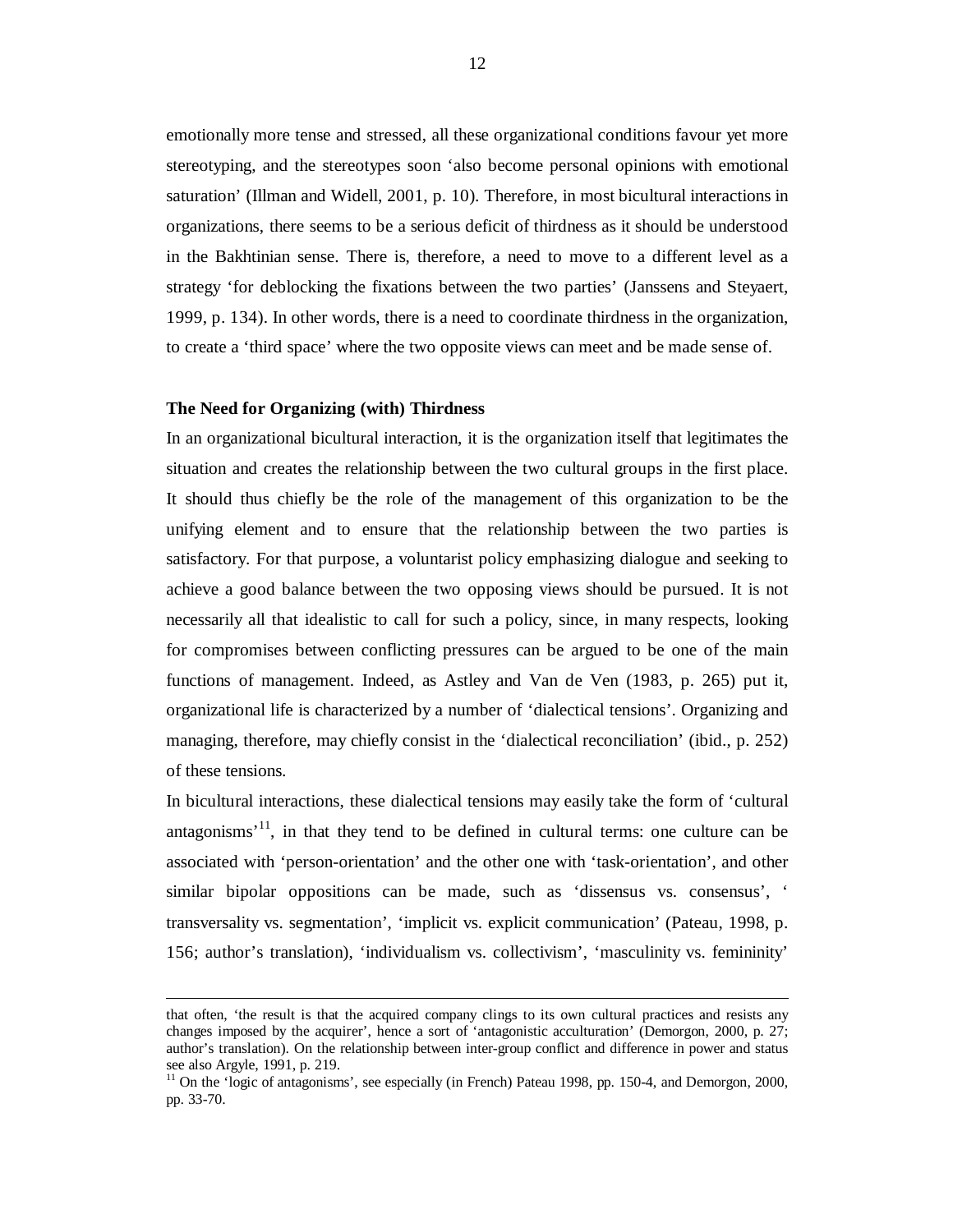13

(Hofstede, 1980; 1991), 'high- vs. low-context', 'polychronism vs. monochronism' (Hall and Hall, 1990), 'flexibility' vs. 'reliability', 'center' vs. 'periphery', etc. However, in these antagonisms, the two sides should never be seen as mutually exclusive, nor should they be understood as associating one culture with only one side each time. Rather, the role of management should be to reconcile these two sides in the best possible way, to obtain a good global balance, for instance, between 'consensus and dissensus', 'collectivism and individualism', or 'flexibility and reliability'. For that purpose, the management of a bicultural organization should be able to adopt a dialogic line and occupy a space that allows for a dialectical reconciliation, an 'in-between', 'third space' which may provide a consciousness of both requirements and a vision of how to solve the tension between them. That requires a will to favour processes of collective negotiations (see e.g. Holden, 2002, p. 93) and interactive translation (ibid., pp. 228-36) between the two cultural groups involved. But that also presupposes that the view of the management should be culturally fair – rather than culture-neutral, which would be impossible -, especially in addressing the tricky problems connected to power relationships. Indeed, the tension between 'center' and 'periphery', if perceived as intercultural, may be the most problematic for the organization. For instance, in the case of a foreign subsidiary of a fairly centralized multinational company, the local management should try to act as a third element, which can link the 'center', manifesting itself in the decisions coming all the way from the headquarters, to the 'periphery', i.e. the local employees of the subsidiary.

Unfortunately, the management of bicultural organizations rarely is in such a 'culturally fair' position, because, for it to occupy such a position, it should first need to be perceived as being 'outside' of the bipolar situation. As it is, it usually is seen by the involved individuals as being very clearly on one side rather than the other. It often comes down to the manager her/himself, her/his nationality or/and former organizational unit. In some cases, however, management tends to be perceived by both parties involved as rather on the other side (as in some previous bicultural projects I have been studying), which probably stems from the fact that, when the situation is actually fairly 'in-between', people tend to notice what is abnormal and 'other' more than they notice what actually should seem normal to them. This suggests that the 'thirding' influence of management should also be made obvious to both parties. That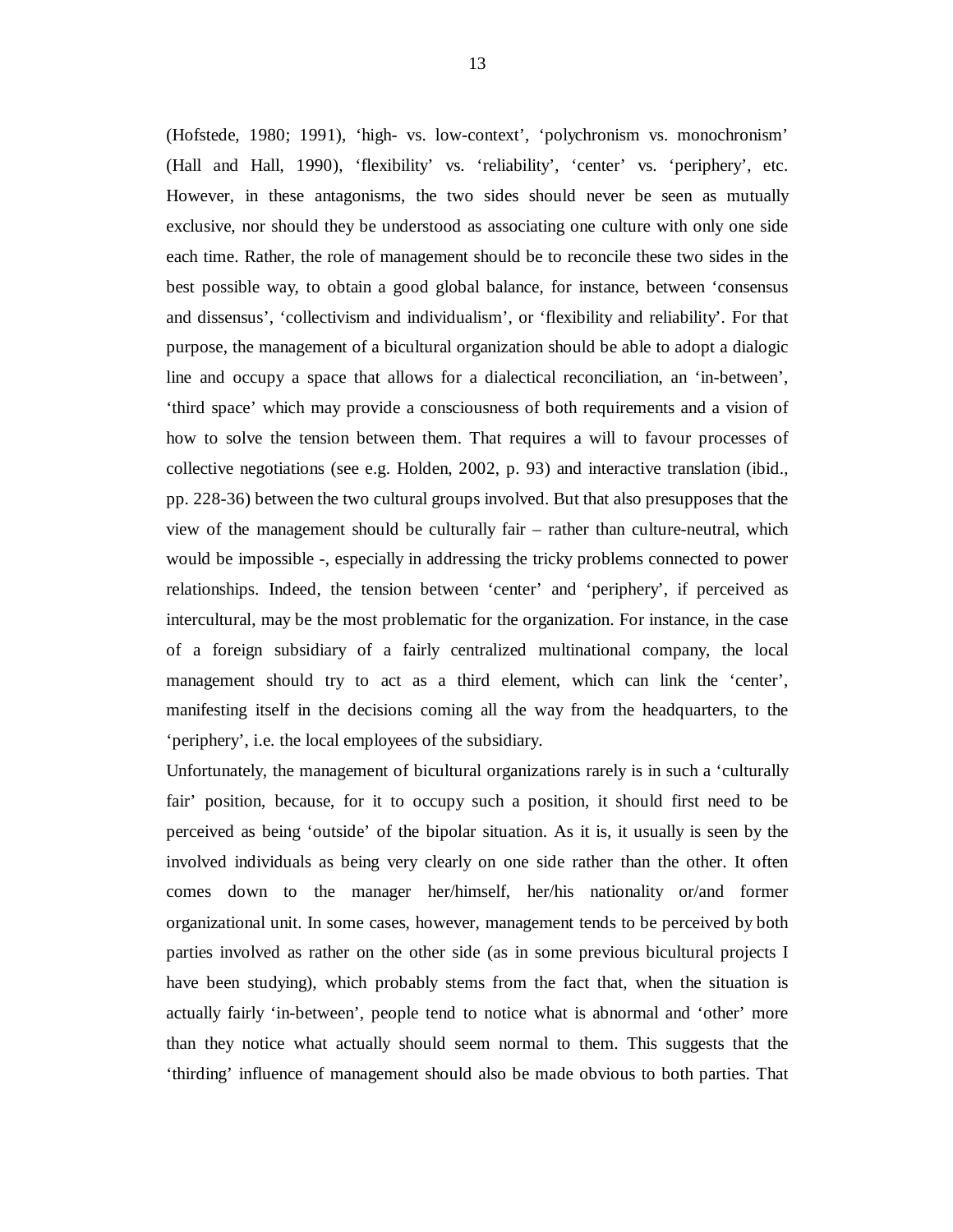does not necessarily imply that the manager should be from a 'third culture', but probably that s/he should be able to go 'back and forth' between the views of both cultures involved, and thus be, somehow, 'in-between' as a result. In his discussion of 'boundary' aspects, Wenger (1998, p. 109) notes that, within organizations, certain individuals 'in charge of special projects across functional units often find themselves brokering', that is, they use their multimembership to different communities of practice in order 'to transfer some element of one practice into another'. Managers of bicultural organizations should also see their role as involving a great deal of 'brokering' across boundaries. For that purpose they would need to have membership, or at least some form of cultural legitimacy, in both communities. The 'brokering' activity consists to a large extent in 'processes of translation, coordination and alignment between perspectives' (ibid.), and it obviously requires enough legitimacy on both sides in order to address the conflicting interests in a manner perceived as fair. In Wenger's argument, a brokering person can usually be claimed to belong 'at the same time to both practices and to neither' (ibid.).

In the discussion of bicultural interactions and thirdness, the problematization of 'interface' is also highly relevant. As Holden (2002, p. 212) puts it, it is 'an advantageous term in that [it] implies a point of contact, a common boundary', while not having to be robust or permanent, nor permeable. I will argue that organizing (with) thirdness implies the setting-up and ongoing management of 'interfaces' as tools for ensuring the needed relationship between two specific groups of people having to work together. Interface management may involve the use of 'boundary objects' (Star and Griesemer, 1989), objects that 'serve to coordinate the perspectives of various constituencies for some purpose' (Wenger, 1999, p. 106), and which can be concrete or/and abstract. Thinking of artifacts that are designed for organizational purposes – e.g. documents and systems - as 'boundary objects' could enhance thirdness, by setting up as fundamental tasks such as 'connecting the communities involved, understanding practices, and managing boundaries [...]. It is then imperative to consider a broader range of connections beyond the artifact itself, both to reconcile various perspectives in the nexus and to take advantage of their diversity' (ibid., p. 108). The creation of coincident boundaries between different worlds should thus not be seen as an end in itself, but as 'an anchor for more widely-ranging, riskier claims' (Star and Griesemer,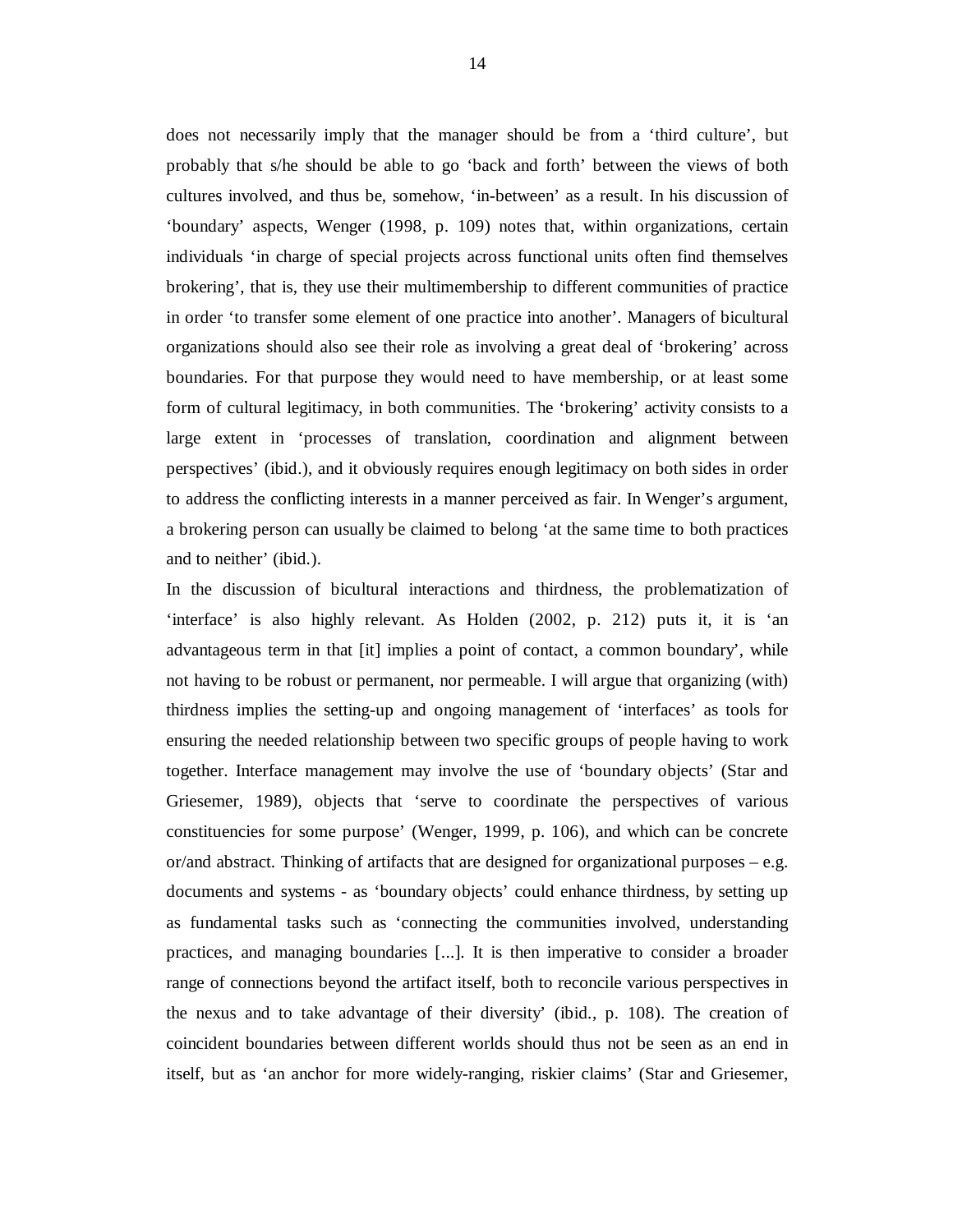1989, 410), opening toward new cooperative possibilities, thanks to both additional convergence and a better awareness of divergent views and stakes. However, it does not mean that 'boundary objects' will be supposed to altogether dissolve the distortion in addressivity described above, nor should it be their purpose: in order for them to be adaptable across different communities, they actually require a certain 'vagueness' that allows them to serve as 'a means of communicating and cooperating symbolically  $-$  a 'good enough' road map for both parties' (ibid.). It would, in any case, not really be desirable for addressivity to be 'perfect', since it would suggest that there would be no room for learning left. In addition, there can be no such thing as 'perfect addressivity', and especially, all cooperative interaction between people from different cultures implies a 'continuous levelling of vagueness', as Barinaga (2002, 183), drawing on Wittgenstein (1953), puts it.

Holden (2002) provides examples of how interfaces can be managed from a few cases studies he has conducted. One of them involves the setting-up of regular multicultural seminars; they are described as follows (ibid., pp. 216):

The seminar is a carefully planned event. It is a kind of experiment designed to reduce personal and professional barriers among the individuals who take part. Musical interludes and group exercises such as painting encourage people to find solidarity. A major consideration is that the seminar also provides participants with skills for participation in multicultural teams.

Although, in that case, seminars are multicultural, similar experiments would be greatly valuable in the case of bicultural organizations. They could enhance a process of 'collective sense-making' (ibid., 92-3), involving negotiations of meaning in search for a common understanding, allow for 'interactive translation' (ibid., 228-9), and provide the conditions favourable to 'articulate interanimation for knowledge-sharing' (ibid., 240). Language is obviously a critical factor in anything that deals with the interface between two groups of people. Rather than as a barrier, language should be seen and used as a facilitator (Holden, 2002, 233-4; Marschan-Piekkari et al., 1999, 430-1), meant not only to share views but also possibly to bridge them. In many cases where neither cultural group is supposed to be composed of native English speakers, the use of English as a mediation language can indeed be quite beneficial as a third, 'boundary language', especially since it tends to be satisfactory regarding the general need to 'level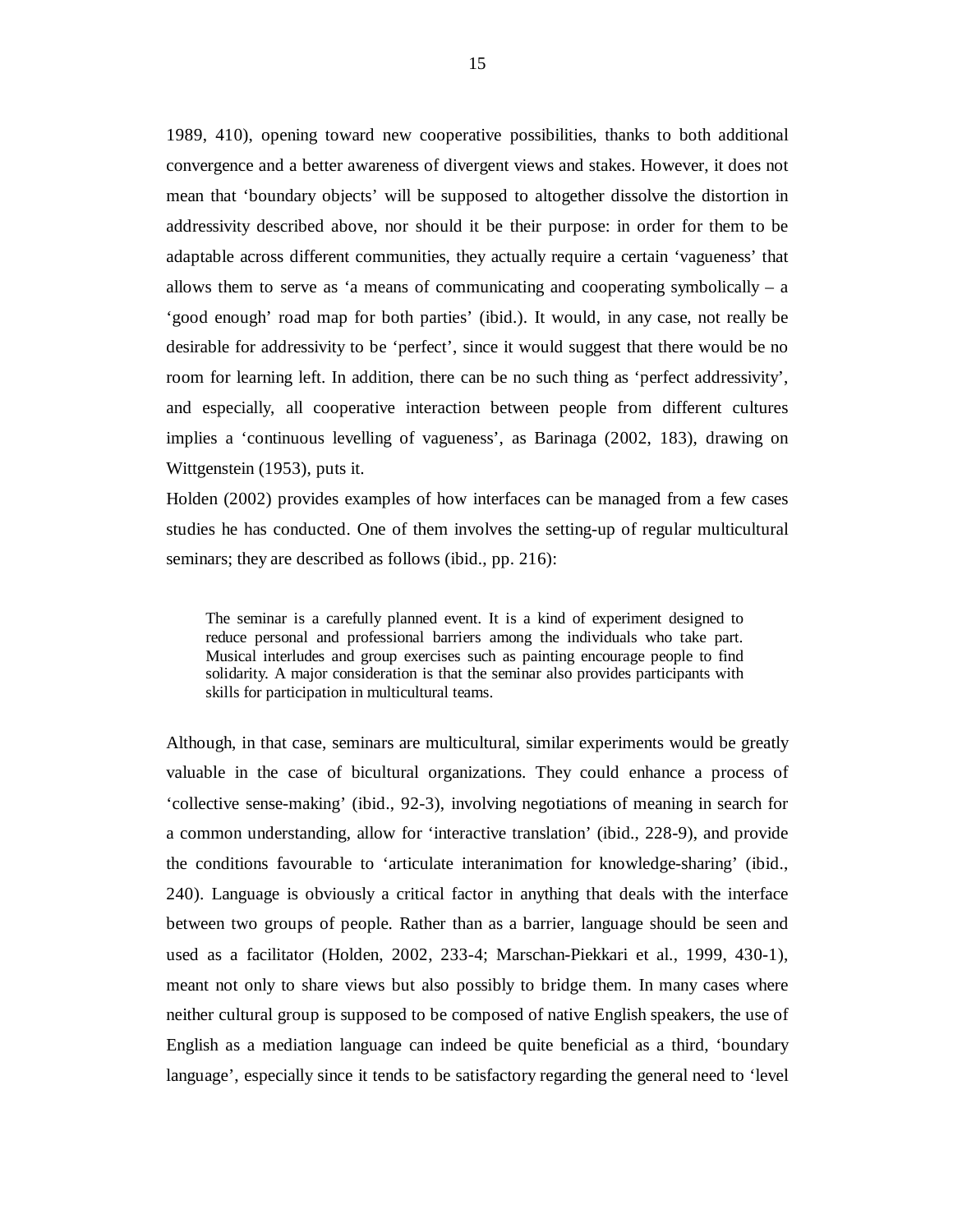vagueness' (Barinaga 2002), as argued above. All these can be seen as tools to reach a satisfactory – but not 'perfect' - addressivity, and allow for 'communion', which, in Weick's (1996, p. 213) description, is synonymous with 'organizing to learn', creating an environment in which 'individuals must be prepared for transformation, to lose and gain definitions of self' (Marshall, 1989, p. 287).

## **Third Parties and Thirdness**

If management clearly fails to directly provide the thirdness that is necessary to the bicultural situation, then it should come down to some 'professional Others', as Meyer (1996, p. 247) calls them, to try and bring about this third element, or at least to initiate the mutual understanding necessary for the development of thirdness. Janssens and Steyaert (1999, p. 135) call for such a 'third party intervention':

Whenever two people, firms, countries or parties face one another as blocs unprepared and unwilling to bulge, the only way to create some room for manoeuvre is to bring in a third party. The third party then adopts a dialogic line. [...] Basically, a third party intervention implies a process whereby the initial dyad is developed to become a triadic interaction. In a sense every interaction can be called "triadic", in that the space that the two parties generate between them is the "third" element. [...] as the difference widens, the "space between" needs too be interpreted by a third party, who reveals through suggestions and reactions and often by simply being there, the relationship and its malleability. Again, through dialogue, the third party intervention is able to manage the differences in a constructive way.

Consultants, for instance, could act as such a 'third party'. However, the idea that they should 'not in the first instance offer any substantive solution to the conflict in question' but should above all 'listen before asking questions or getting mixed up in the others' messages' (ibid.) may not be appealing to them, nor may they always have the required skills to keep the dialogue alive. There should be more professional mediators or 'facilitators' that could take on the role of 'third parties' in these situations, as specific training is certainly needed in order to practice this form of dialogic 'organizational therapy'. Holden (2002, pp. 111-31) analyzes the management of such facilitators in the case study of a Danish pharmaceutical company. In that case, the company itself set up a multicultural group of facilitators, whose task was to 'assist corporate management in transferring the values associated with [the company] [...] to all units throughout the world' (ibid., p. 112). Although in this example it was supposedly more a matter of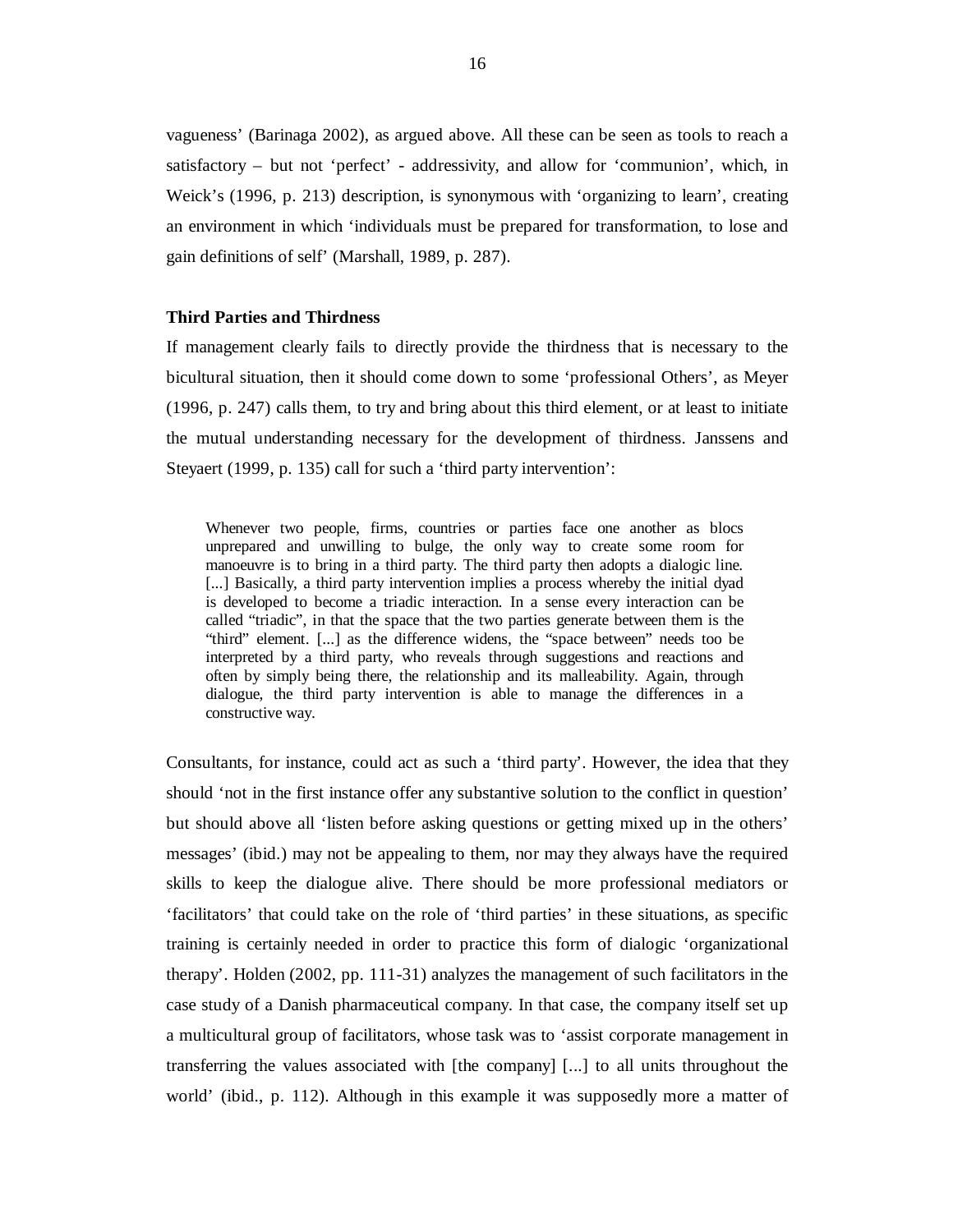knowledge transfer than deeper therapy, many of the issues encountered in the management of this initiative could be relevant in the case of problematic bicultural interactions. Especially, the way the group was feeling separate from both the company's central decision-making and the subsidiaries they were dealing with provided them a sense of 'in-between-ness', and this perceived isolation 'was a key factor in creating [...] intense bonds of loyalty to each other', despite their consciousness of 'a kind of a divide between the Danish and non-Danish members of the team' (ibid., p. 122). This perception not to belong anywhere apparently allowed the team to become a more 'culturally fair' third party.

To bring my discussion to a close, I would like to mention another possible third party: the researcher who studies the bicultural interaction. It should be possible for her/him to adopt the appropriate 'listening' attitude characteristic of the dialogic approach. I am convinced that conducting qualitative, conversational interviews can allow the involved individuals to retrospectively make sense of their ongoing bicultural experience by, much in the way that Socrates practiced his art of 'maieutics', giving birth to their deep reflections on this experience. As Bakhtin (1984, p. 110) himself pointed out, Socratic dialogues can be seen as having their basis in 'the dialogic nature of truth'<sup>12</sup>, since 'Socratic truth ("meaning") is the product of a dialogical relationship among speakers' (Kristeva, 1980, p. 81). Dialogism as a perspective can thus be argued to originate with Socrates and his *dialogue* with some of his contemporaries, especially Protagoras, allegedly 'the first person who asserted that in every question there were two sides to the argument exactly opposite to one another' (Billig, 1987, p. 41). Being inspired by the ancestral maieutic art, far from being retrograde, may well help to find a suitable method to both enhance people's sensemaking on the bicultural interaction and, in turn, study this sensemaking process.

#### **Conclusions and Implications**

This conceptual paper has been an attempt to conceptualize bicultural interactions in organizations in a novel way, so as to try to do justice to how these interactions are experienced by the involved individuals. In order to study such bicultural interactions with an emphasis on the individual experience, my first step has been to look for a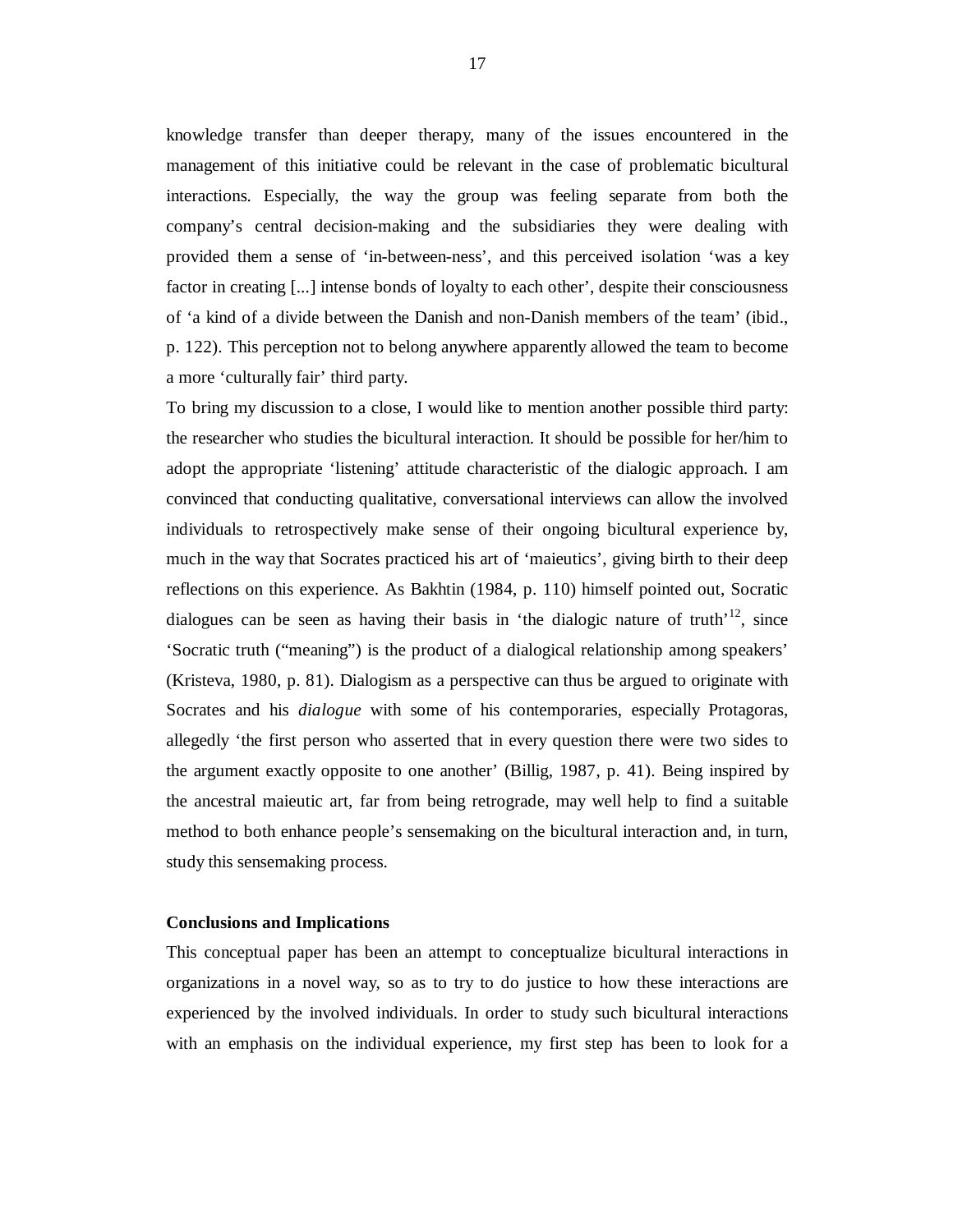definition of culture that may allow for a subjectivist analysis of it: a culture – and a cultural identity -, from that perspective, is always what individuals make of it, and depends on whom they are interacting with. Further, a dialogic perspective on the bicultural interaction provides insight on how cultural identities are dynamically, reflexively defined and redefined in contact with a cultural otherness. It also allows to point to 'thirdness', the historically constructed relation that exists between the two parties, and the apparent lack thereof in many bicultural interactions in organizations.

To address this problem of a lack of thirdness, my prescriptive suggestion is to try to provide thirdness through a 'dialogically aware', culturally fair management of the organization, for which the management of 'interfaces' is put to the fore, or through the introduction of third parties that can (inter-)act as a mediating force helping to make sense of the situation. The researcher, by seeking to give birth to the involved individuals' retrospective reflections on their bicultural experiences, may also be able to offer such a sensemaking opportunity. More qualitative, purely inductive, 'maieutic' research, based on conversational interviews, should be needed in order to both study people's experiences and contribute to a form of 'organizational therapy'. Such research material could then be exploited in a dialogic way, thereby including a reflexive dimension by analyzing the researcher's interaction with her/his respondent(s). Further, normative implications could include suggestions on how the researcher may provide thirdness during the interviews and other interactional stituations in which s/he may be involved with the organization. Descriptive research based on participant observation aiming to show how meaning is negotiated and translated in daily organizational life as well as in more specific contexts such as e.g. specially designed bicultural seminars within the organization could be highly interesting as well.

Beyond the promise of more efficient cooperation between the two cultural groups, what is at stake, for the people who are involved in bicultural interactions in organizations, is the possibility to switch from the alienating frustrations of the confrontational situation to the emancipating understanding and redefinition of oneself and the other: exploring a 'Third Space' allowing one to be liberated from 'the politics of polarity'13 (Bhabha, 1994, p. 39), to see 'oneself as another' (Ricœur, 1992), to be 'a

<sup>&</sup>lt;sup>12</sup> 'Truth is not born nor is it to be found inside the head of an individual person, it is born *between people* collectively searching for truth, in the process of their dialogic interaction' (Bakhtin, 1984, p. 110).  $13$  See the longer quotation above.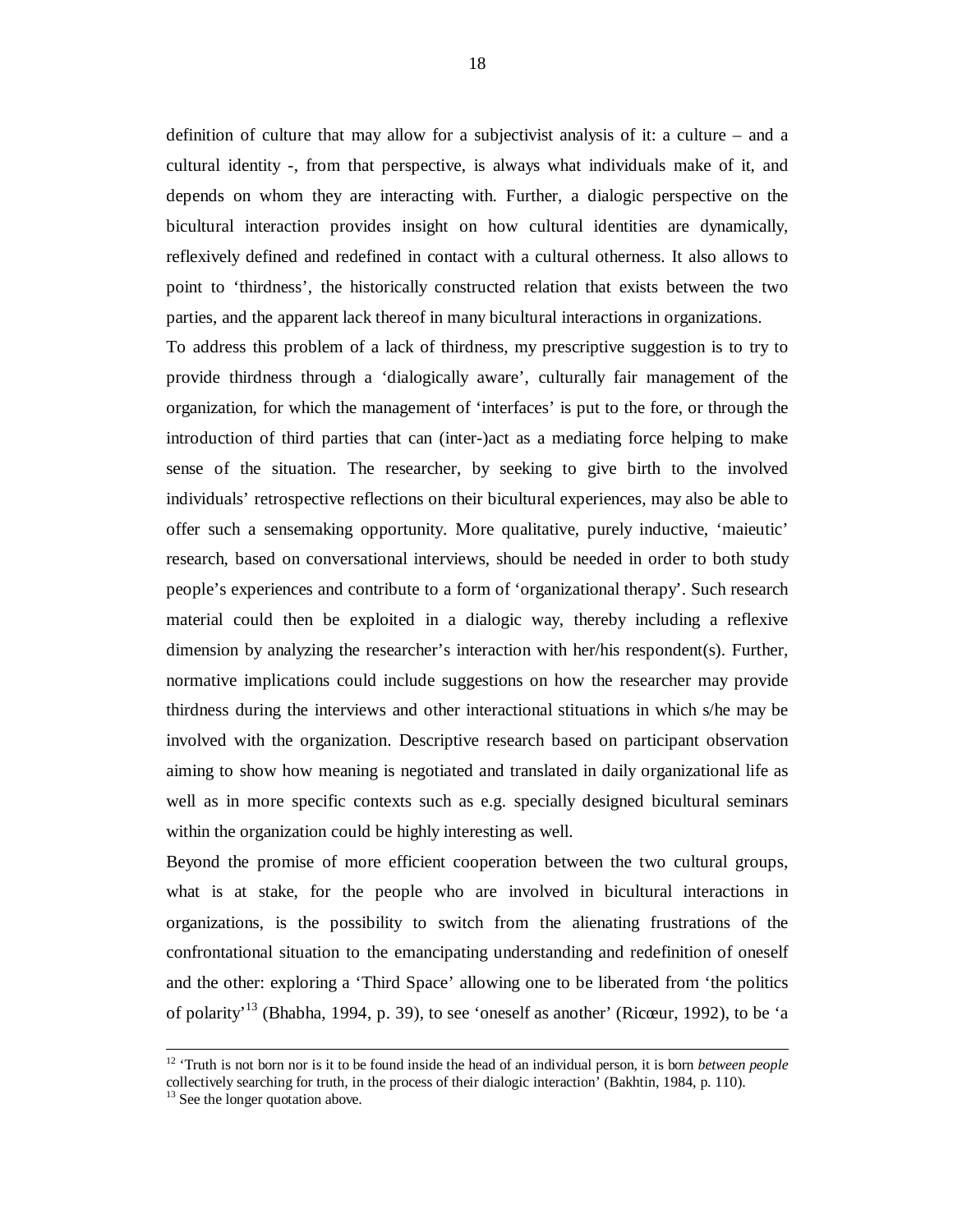stranger to oneself', in a situation where everybody would acknowledge themselves as 'foreigners, foreign to bonds and communities' (Kristeva, 1988, p. 9; author's translation), and thus could, to the extent that it may be necessary for a fruitful work interaction, feel part of an *inter*cultural, 'third' organizational culture.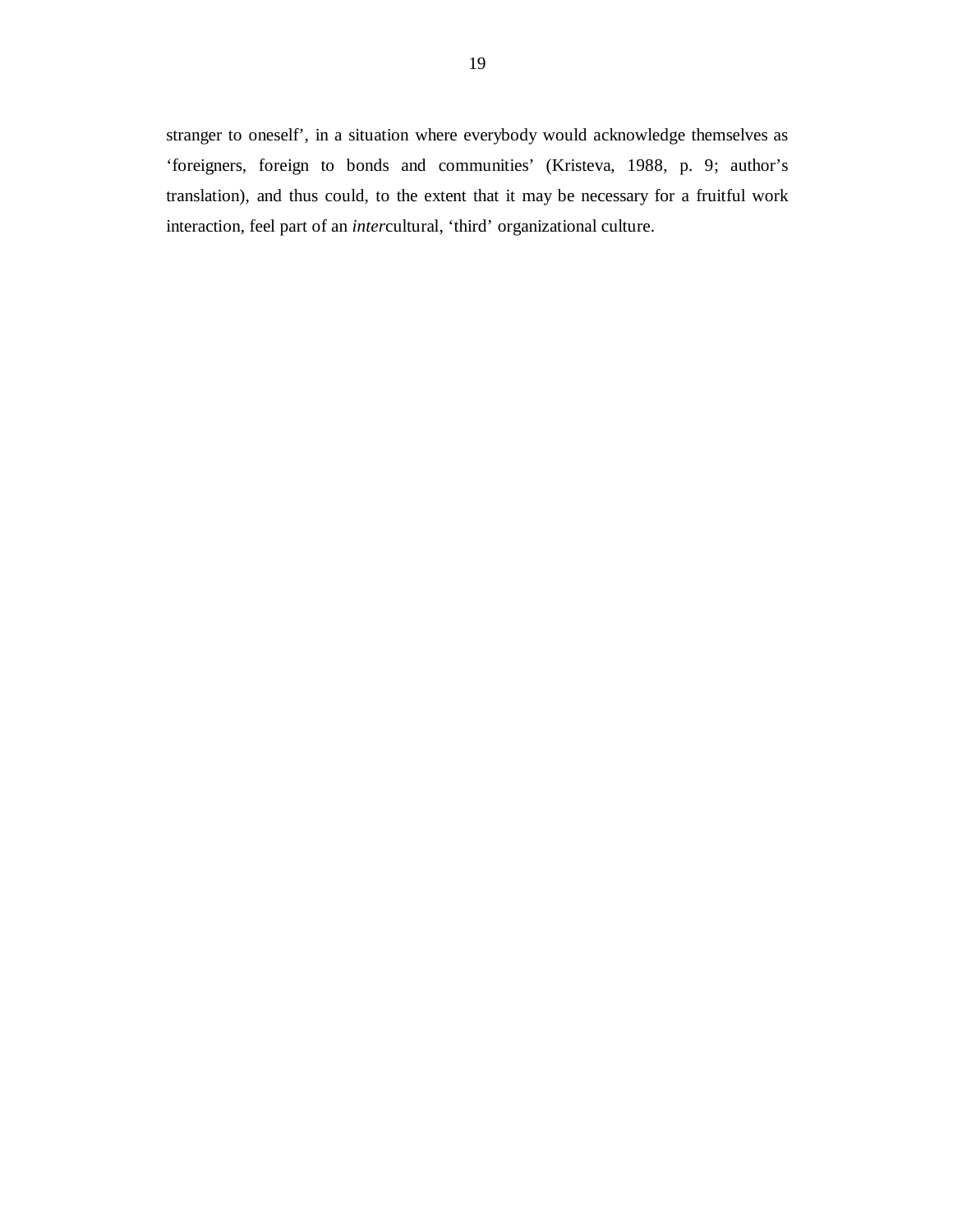#### **References**

Adler, N. J. (1997). *International Dimensions of Organizational Behavior*. London: International Thompson Business Press.

Alvesson, M. (1993). *Cultural Perspectives on Organizations*. Cambridge: Cambridge University Press.

Argyle, M. (1991). *Cooperation, the basis of sociability*. London: Routledge.

Astley, W. G. and Van de Ven, A. H. (1983). 'Central Perspectives and Debates in Organization Theory'. *Administrative Science Quarterly*, 28, 245-73.

Bakhtin, M. M. (1984). *Problems of Dostoevsky's Poetics*. Minneapolis: University of Minnesota Press.

Bakhtin, M. M. (1986). *Speech Genres and Other Late Essays*. Austin: University of Texas Press.

Barinaga, E. (2002). 'Levelling vagueness – the organising process in an international researcher collaboration'. In S. Leijon, R. Lillhannus and G. Widell (Eds.) *Reflecting diversity – Viewpoints from Scandinavia*. Gothenburg: BAS, 169-85.

Bhabha, H. K. (1994). *The location of culture*. London: Routledge.

Billig, (1987). *Arguing and thinking – A rhetorical approach to social psychology*. Cambridge: Cambridge University Press.

Brown, R. (1995). *Prejudice: its Social Psychology*. Oxford: Blackwell.

Cray, D., and Mallory, G. R. (1998). *Making Sense of Managing Culture*. London: International Thompson Business Press.

Demorgon, J. (2000). *Complexité des cultures et de l'interculturel – 2ème édition*. Paris: Economica.

Fougère, M. (2002). 'The Bicultural Interaction as a Distinctive Phenomenon: A Learning Implication'. In S. Leijon, R. Lillhannus and G. Widell (Eds.) *Reflecting diversity – Viewpoints from Scandinavia*. Gothenburg: BAS, 151-67.

Guillaume, X. (2002). 'Reflexivity and Subjectivity: A Dialogical Perpective for and on International Relations Theory'. *Forum Qualitative Sozialforschung / Forum: Qualitative Social Research*, 3, 3.

Available at: http://www.qualitative-research.net/fqs-texte/3-02/3-02 guillaume-e.htm

Hall, J. K. (1995). '(Re)creating our Worlds with Words: A Sociohistorical Perspective of Faceto-Face Interaction'. *Applied Linguistics*, 16, 2, 206-32.

Hofstede, G. (1980). *Culture's Consequences: International Differences in Work-Related Values*. Beverly Hills: Sage.

Hofstede, G. (1991). *Cultures and Organizations: Software of the Mind*. London: McGraw-Hill.

Holden, N. J. (2002). *Cross-Cultural Management – A Knowledge Management Perspective*. London: FT Prentice Hall.

Holquist, M. (1990). *Dialogism: Bakhtin and his World*. London: Routledge.

Illman, R., and Widell, G. (2001). *Concepts that make a difference*. Presented at the 16<sup>th</sup> Nordic Academy of Management Meeting (NFF 2001), Uppsala (16-18 August 2001).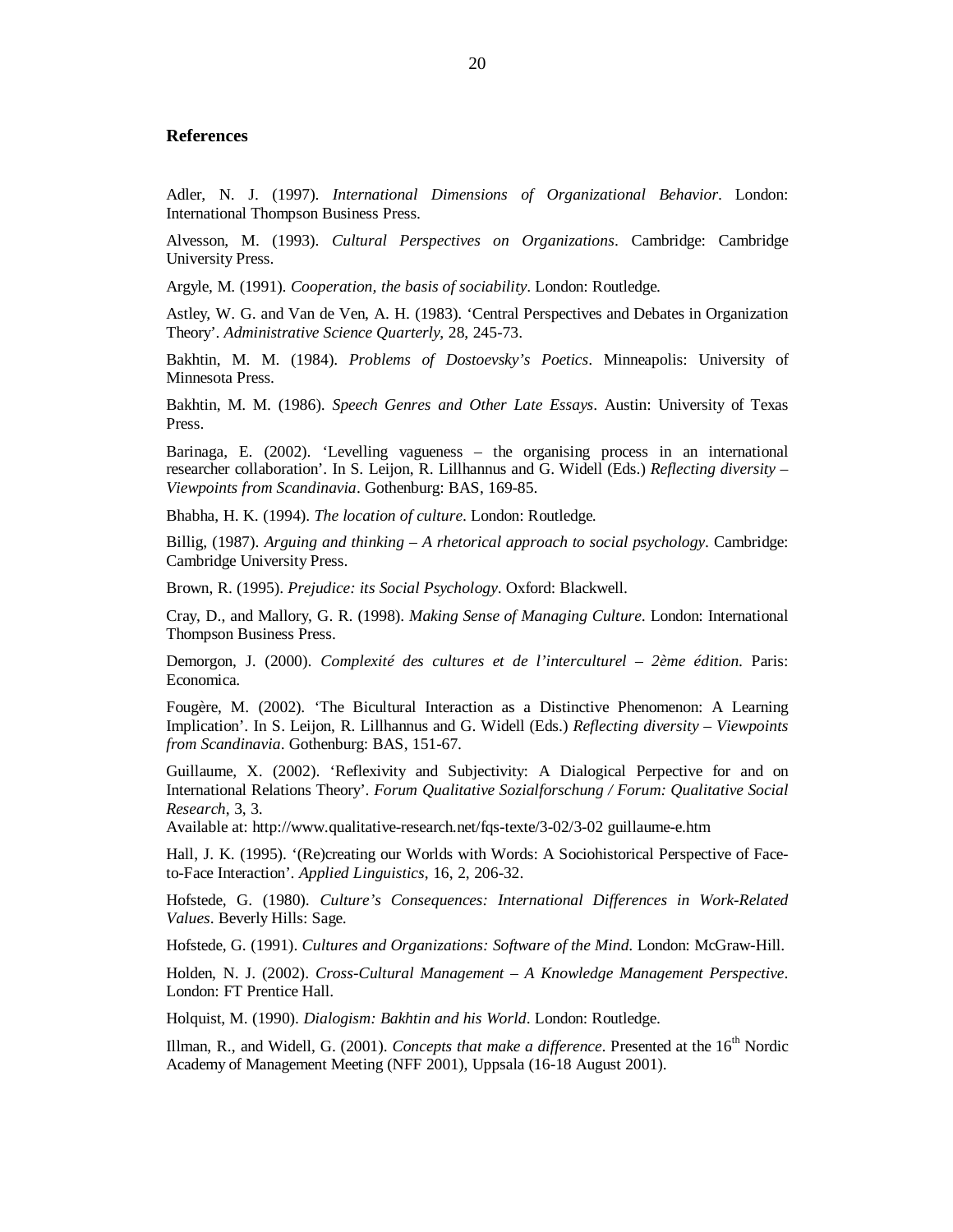Janssens, M. and Steyaert, C. (1999). 'The world in two and a third way out? The concept of duality in organization theory and practice'. *Scandinavian Journal of Management*, 15, 121-39.

Keesing, R. M. (1974). 'Theories of Culture'. In R. W. Casson (Ed.) (1981) *Language, Culture and Cognition: Anthropological Perspectives*. New York: Macmillan, 42-66.

Kramsch, C. (1999). 'Thirdness: The Intercultural Stance'. In T. Vestergaard (Ed.) *Language, Culture and Identity*. Aalborg: Centre for Languages and Intercultural Studies, Aalborg University, 41-58.

Kristeva, J. (1980). *Desire in Language: A Semiotic Approach to Literature and Art*. New York: Columbia University Press.

Kristeva, J. (1988). *Etrangers à nous-mêmes*. Paris: Folio / Essais, Gallimard.

Kroeber, A. L. and Kluckhohn C. (1952). *Culture: a Critical Review of Concepts and Definitions*. Cambridge, Massachussets: Peabody Museum of American Archaeology and Ethnology.

Lefebvre, H. (1991). *The Production of Space*. Oxford: Blackwell.

Levinthal, D. A. and March, J. G. (1993). 'The Myopia of Learning'. *Strategic Management Journal, 14*, 95-112.

Levitt, B. and March, J. G. (1988). 'Organizational Learning'. *Annual Review of Sociology, 14*, 319-40.

Lindgren, M., and Wåhlin, N. (2001). 'Identity construction among boundary-crossing individuals'. *Scandinavian Journal of Management, 17*, 357-77.

Lindgren, M. and Wåhlin, N. (2002). 'Diversity and reflexive identity construction'. In S. Leijon, R. Lillhannus and G. Widell (Eds.) *Reflecting diversity – Viewpoints from Scandinavia*. Gothenburg: BAS, 91-107.

Lucas, B. (1997). 'Hybrid Revolutions: Differential Positioning and Homi Bhabha's Third Space'. Paper presented at the *Second Annual Interdisciplinary Graduate Student Conference on 'Revolutions'* at the University of California, Irvine.

Available at: http://www.ags.uci.edu/~clcwegsa/revolutions/Lucas.htm

Marschan-Piekkari, R. , Welch, D. and Welch, L. (1999). 'In the shadow: the impact of language on structure, power and communication in the multinational'. *International Business Review, 8*, 421-40.

Marshall, J. (1989). 'Re-visioning career concepts: A feminist invitation'. In M. B. Arthur, D. T. Hall and B. S. Lawrence (Eds.) *Handbook of Career Theory*. Cambridge: Cambridge University Press, 275-91.

Meyer, J. W. (1996). 'Otherhood: The Promulgation and Transmission of Ideas in the Modern Organizational Environment'. In B. Czarniawska and G. Sevon (Eds.) *Translating Organizational Change*. Berlin: Walter de Gruyter, 241-52.

Miller, D. T. and Ross, M. (1975). 'Self-serving biases in the attribution of causality: Fact or fiction?' *Psychological Bulletin, 82*, 213-25.

Morson, G. S. and Emerson, C. (1990). *Mikhail Bakhtin: Creation of a Prosaics*. Stanford: Stanford University Press.

Olie, R. (1994). 'Culture and its Impact on Mergers and Acquisitions'. In A. Sjögren and L. Janson (eds.), *Culture and Management in a Changing Europe*. Stockholm: Institute of International Business, 153-75.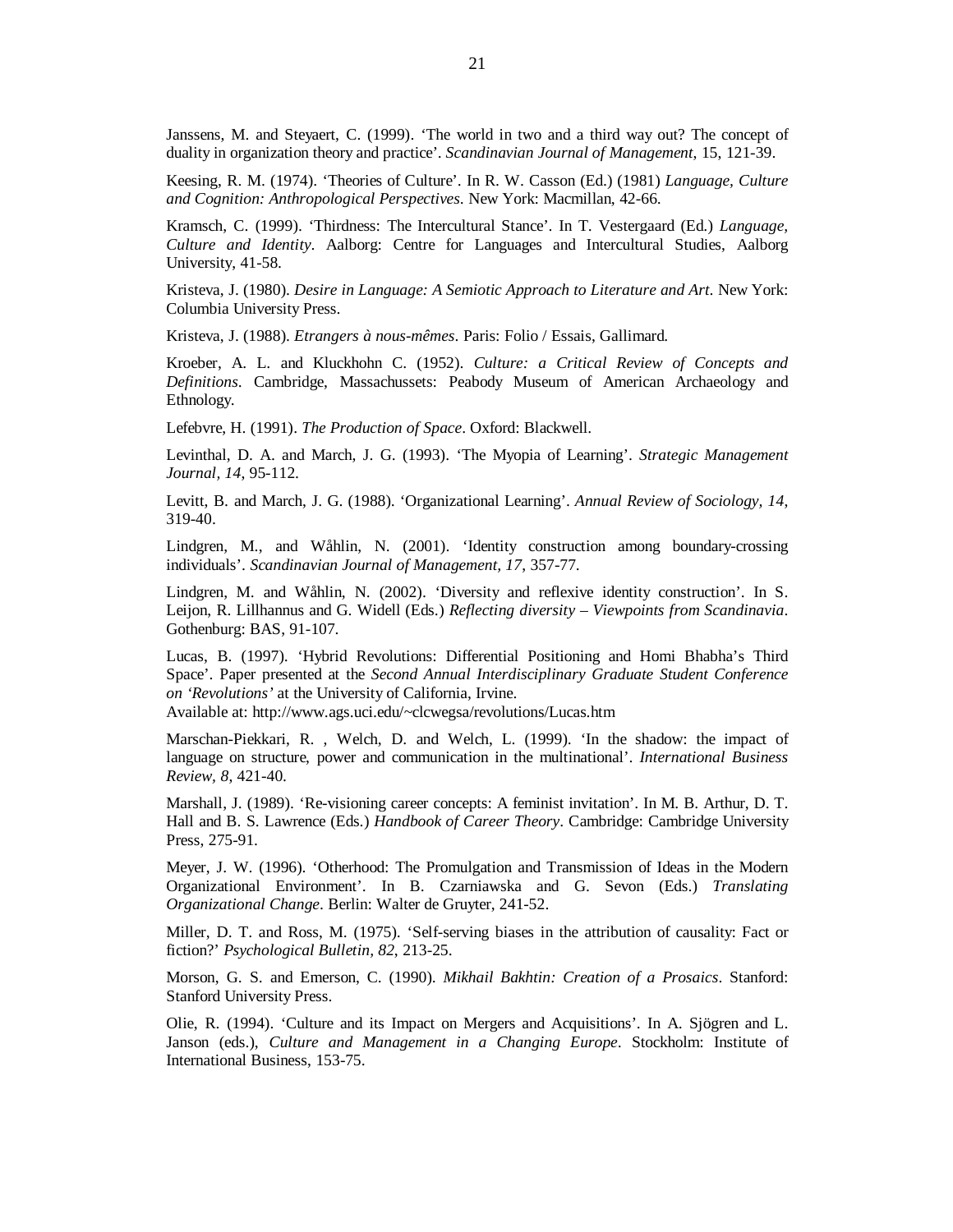Pateau, J. (1998). *Une étrange alchimie – La dimension interculturelle dans la coopération franco-allemande*. CIRAC, Levallois-Perret, France.

Pavlenko, A. and Lantolf, J. P. (2000). 'Second language learning as participation and the (re)construction of selves'. In J. P. Lantolf (ed.), *Sociocultural Theory and Second Language Learning*. Oxford: Oxford University Press, 155-77.

Reed, M. (1996). 'Organizational Theorizing: a Historically Contested Terrain'. In S. R. Clegg, C. Hardy and W. R. Nord (1996) *Handbook of Organization Studies*. London: Sage, 31-56.

Ricœur, P. (1981). *Hermeneutics and the Human Sciences*. Cambridge: Cambridge University Press.

Ricœur, P. (1992). *Oneself as Another*. Chicago: University of Chicago Press.

Serres, M. (1982). *The Parasite*. Baltimore: The Johns Hopkins University Press.

Smircich, L. (1983). 'Concepts of Culture and Organizational Analysis'. *Administrative Science Quarterly, 28*, 339-58.

Soja, E. W. (1996). *Thirdspace – Journeys to Los Angeles and Other Real-and-Imagined Places*. Oxford: Blackwell.

Star, S. L. and Griesemer, J. (1989). 'Institutional ecology, "translations" and boundary objects: amateurs and professionals in Berkley's museum of vertebrate zoology, 1907-1939'. *Social Studies of Science, 19*, 387-420.

Starbuck, W. H. and Milliken, F. J. (1988). 'Executives' Perceptual Filters: What They Notice and How They Make Sense'. In D. C. Hambrick (ed.) *The Executive Effect: Concepts and Methods for Studying Top Managers*. Greenwich, Connecticut: JAI, 35-65.

Tayeb, M. (2001). 'Conducting Research across Cultures: Overcoming Drawbacks and Obstacles'. *International Journal of Cross Cultural Management, 1*, 1, 91-108.

Weick, K. E. (1979). *The Social Psychology of Organizing* (Second Edition). New York: Mc Graw-Hill..

Weick, K. E. (1995). *Sensemaking in Organizations*. London: Sage.

Weick, K. E. (1996). 'Enactment and the Boundaryless Career: Organizing as We Work'. In K. E. Weick (2001) *Making Sense of the Organization*. Oxford: Blackwell, 207-23.

Wenger, E. (1998). *Communities of Practice – Learning, Meaning, and Identity*. Cambridge: Cambridge University Press.

Wertsch, J. V. (1991). *Voices of the mind. A sociocultural approach to mediated action*. London: Harvester Wheatsheaf.

Widell, G. (2002). 'Encounters with types, roles or human beings'. In S. Leijon, R. Lillhannus and G. Widell (Eds.) *Reflecting diversity – Viewpoints from Scandinavia*. Gothenburg: BAS, 109-31.

Wittgenstein, L. (1953). *Philosophical Investigations*. Oxford: Blackwell.